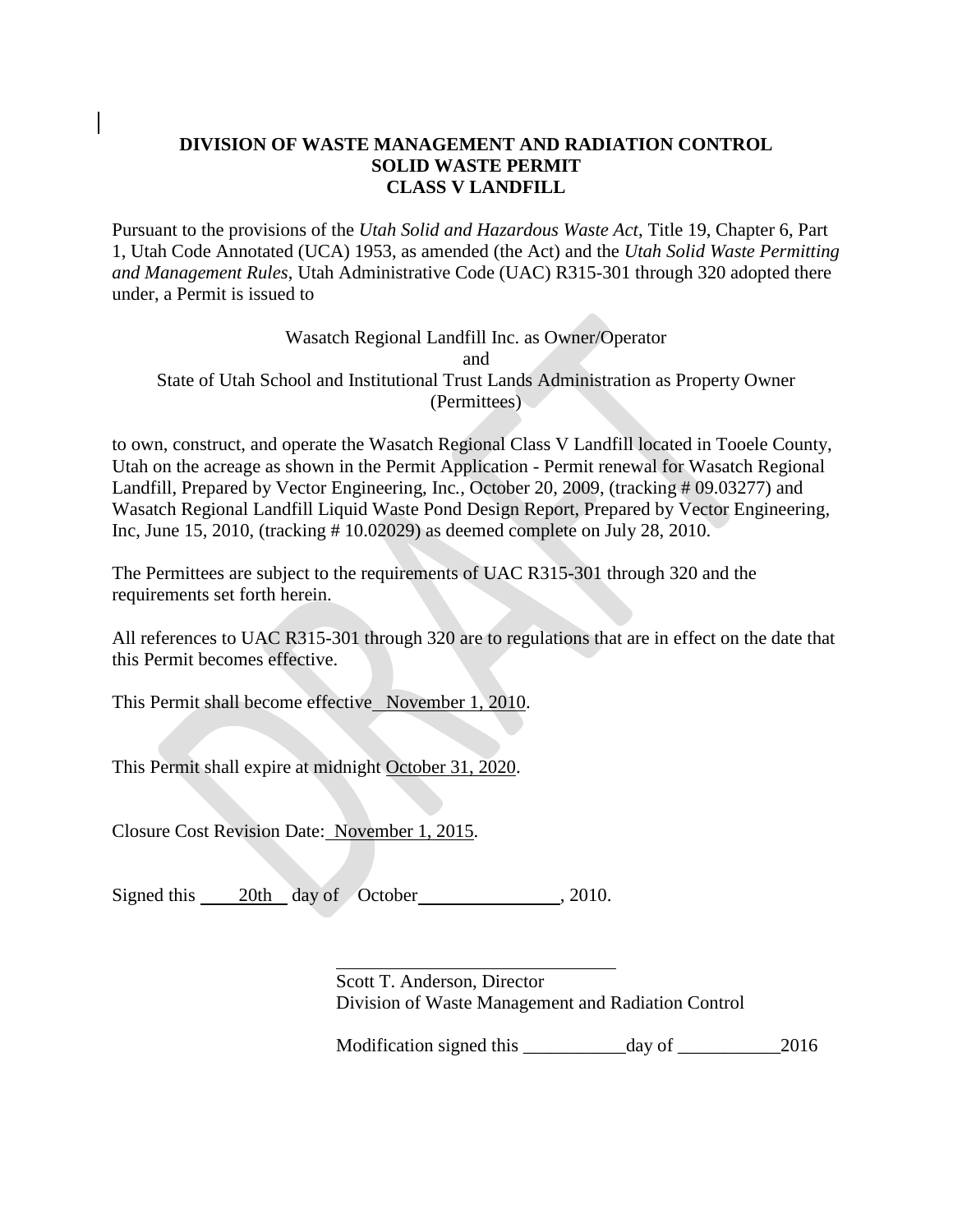#### **FACILITY OWNER/OPERATOR INFORMATION**

| <b>LANDFILL NAME:</b>               | <b>Wasatch Regional Class V</b>                                                                                                                                                                                                                                                                                                                                                                                                                                                                                                                                                                                                                                                                                                                                    |
|-------------------------------------|--------------------------------------------------------------------------------------------------------------------------------------------------------------------------------------------------------------------------------------------------------------------------------------------------------------------------------------------------------------------------------------------------------------------------------------------------------------------------------------------------------------------------------------------------------------------------------------------------------------------------------------------------------------------------------------------------------------------------------------------------------------------|
| LANDFILL OWNER/:<br><b>OPERATOR</b> | Wasatch Regional Landfill Inc.<br>675 South Gladiola<br>Salt Lake City, Utah 84104<br>$(801)$ 972-4234                                                                                                                                                                                                                                                                                                                                                                                                                                                                                                                                                                                                                                                             |
| <b>PROPERTY OWNER:</b>              | State of Utah School and Institutional Trust Lands Administration<br>675 East 500 South Suite 500<br>Salt Lake City, Utah 84102-2818<br>$(801)$ 538-5100                                                                                                                                                                                                                                                                                                                                                                                                                                                                                                                                                                                                           |
| <b>TYPE OF PERMIT:</b>              | Class V                                                                                                                                                                                                                                                                                                                                                                                                                                                                                                                                                                                                                                                                                                                                                            |
| PERMIT NUMBER:                      | 0501R2                                                                                                                                                                                                                                                                                                                                                                                                                                                                                                                                                                                                                                                                                                                                                             |
| <b>LOCATION:</b>                    | Landfill site is located in all or part of Township 1 north, Range 8<br>west, Sections 3 and 4 and all or part of Township 2 North Range 8<br>west, Sections 32, 33, and 34 SLMB; Tooele County, the<br>southeastern corner of the site located at North Lat. 40 deg <sup>o</sup> 50<br>min' 28 sec", West Long. 112 deg <sup>o</sup> 44 min' 0 sec"                                                                                                                                                                                                                                                                                                                                                                                                               |
| PERMIT HISTORY                      | Permit renewal signed October 20, 2010<br>Permit Modification signed on January 25, 2013, construction of a<br>12 acre 1D/2D waste cell.<br>Permit Modification signed on July 15, 2013, construction of a<br>double lined pond for the storage and evaporation of liquid waste.<br>Permit Modification signed on August 4, 2016, construction of a<br>double lined liquid waste pond #3 for the storage and evaporation of<br>liquid waste contained in Attachment #1.<br>Permit Modification signed on <b>INSERT DATE SIGNED</b> ,<br>construction of a Solidification Facility for separation of solids from<br>liquid wastes accepted at the landfill and solidification of the liquid<br>wastes prior to disposal in the landfill according to Attachment #2. |

# **PERMIT REQUIREMENTS**

Permit as used in this document is defined in UAC R315-301-2(55).

The application, consisting of the Permit Application *-* Permit renewal for Wasatch Regional Landfill, Prepared by Vector Engineering, Inc., October 20, 2009*,* (tracking # 09.03277) and Wasatch Regional Landfill Liquid Waste Pond Design Report, Prepared by Vector Engineering*,*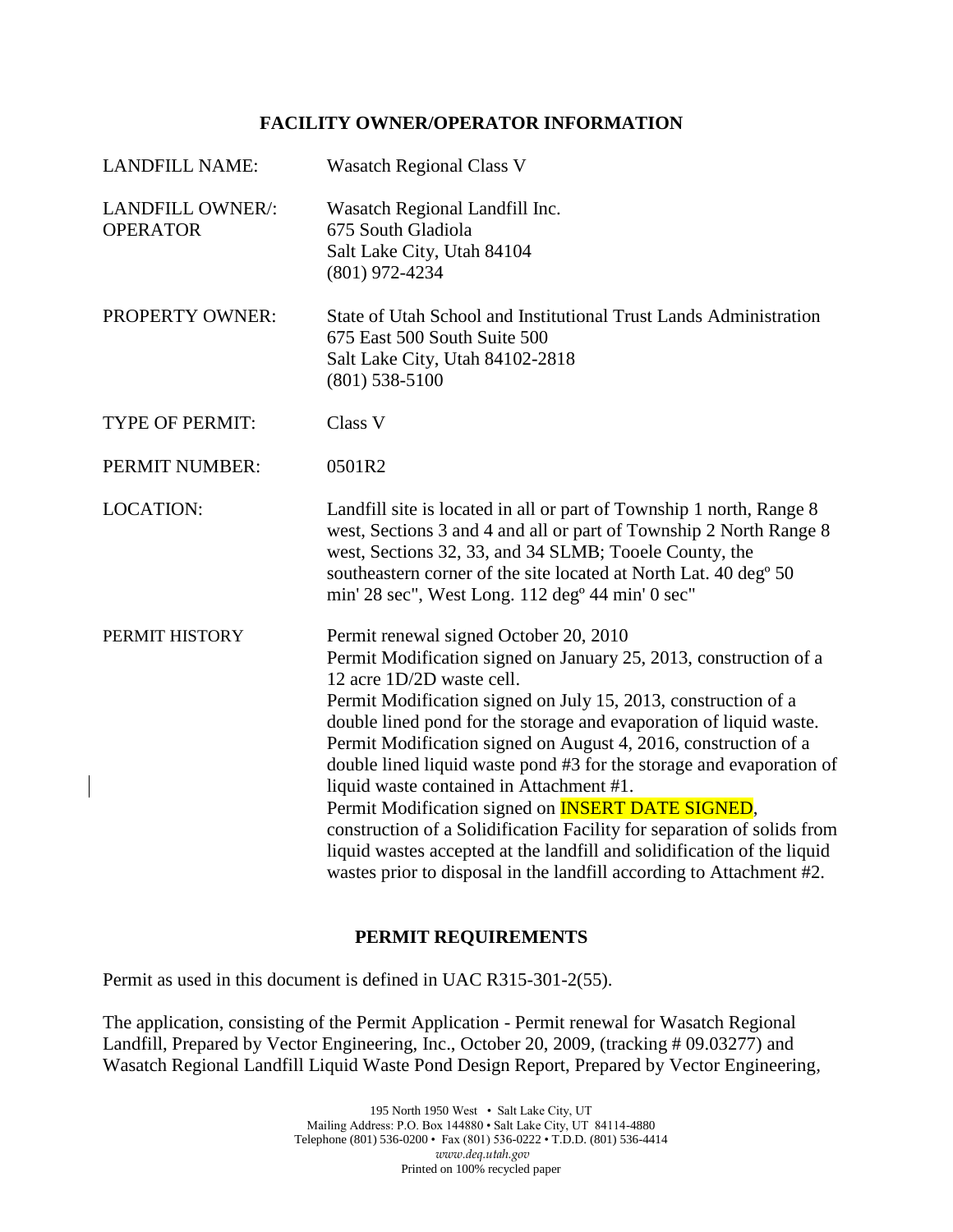Inc., June 15, 2010*,* (tracking # 10.02029) Project manual for the construction of the 12 acre1D/2D waste cell Prepared by Geo-Logic Associates October 31, 2012 (tracking # 12- 010796) as deemed complete on the date shown on the signature page of this Permit, are hereby incorporated by reference into this Solid Waste Permit and will be referred to as the Permit Application throughout this Permit. All representations made in the Permit Application are part of this Permit and are enforceable under UAC 315-301-5(2). The Permit Application will become part of the operating record of the Landfill. Where differences in wording exist between this Permit and the Permit Application, the wording of this Permit supersedes that of the Permit Application.

The facility shall consist of cells for the disposal of waste as described in Section IB1 of this Permit, hereafter referred to as the Class V cell or cells, and for the disposal of waste as described in section IB2 of this Permit, hereafter referred to as the Construction Waste cell or cells.

By this Permit to own and operate, the Permittees are subject to the following conditions.

# I. GENERAL COMPLIANCE RESPONSIBILITIES

#### A. General Operation

The Permittees shall operate the landfill in accordance with all applicable requirements of UAC R315-302 and 303, for a Class V landfill that are in effect as of the date of this Permit unless otherwise noted in this Permit. Any noncompliance with this Permit or noncompliance with any applicable portions of UCA 19-6-101 through 123 and applicable portions of UAC R315-301 through 320 constitutes a violation of the Permit or applicable statute or rule and is grounds for appropriate enforcement action including permit revocation, modification or denial of a permit renewal application.

# B. Acceptable Waste

The following wastes are acceptable for disposal in the Class V cells:

- 1. Municipal solid waste;
- 2. Commercial waste;
- 3. Industrial waste;
- 4. Construction/demolition waste;
- 5. Special waste as allowed by UAC R315-315 and authorized in Section III-I of this Permit and limited by this section; and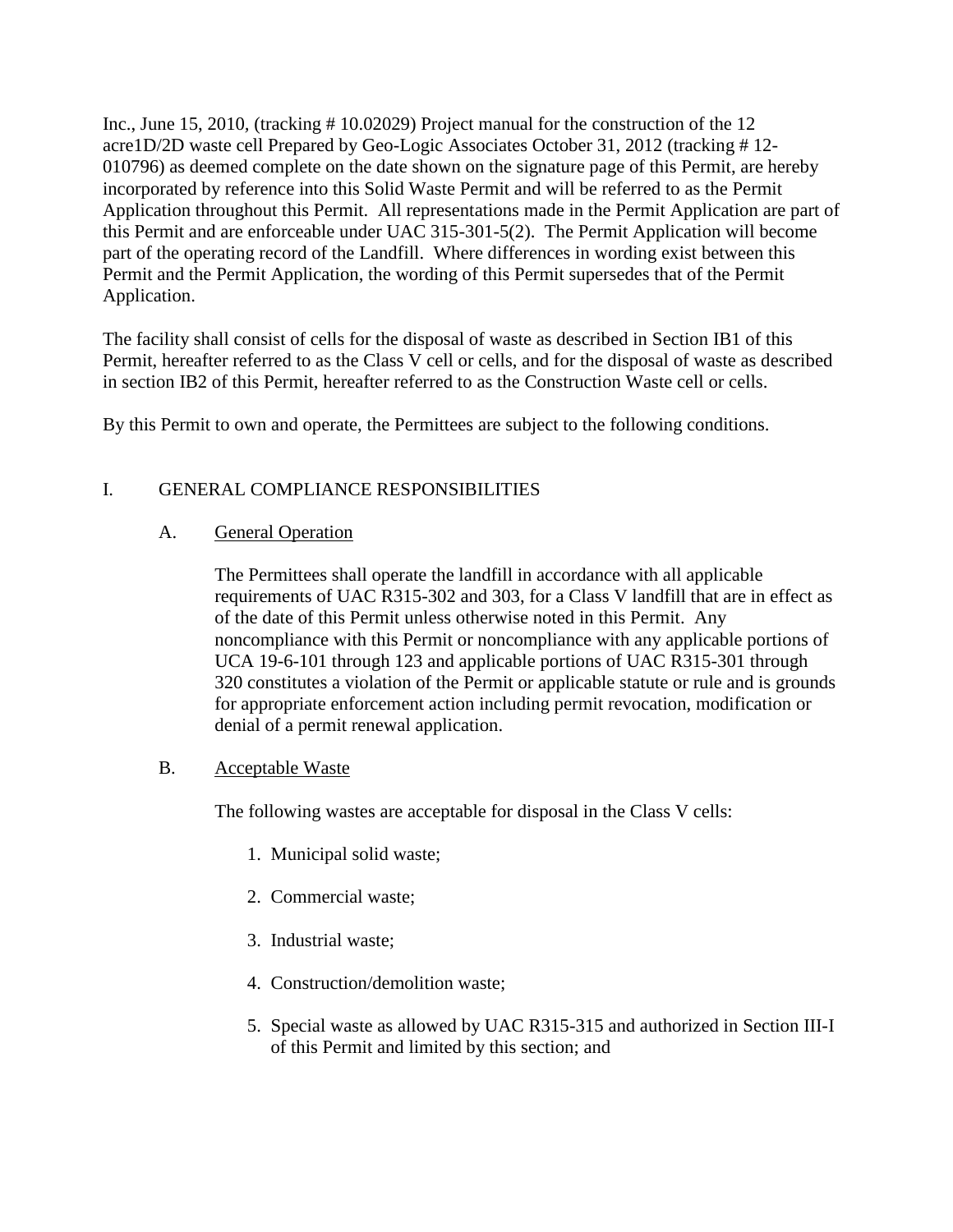6. Conditionally exempt small quantity generator hazardous waste as specified in UAC R315-303-4(7)(a)(i)(B) and PCBs as specified by UAC R315-315-7(2).

The following wastes are acceptable for disposal in the Construction Waste cells:

- 1. Construction/demolition waste, as defined in UAC R315-301-2(17);
- 2. Yard waste, as defined in UAC R315-301-2(87);
- 3. Inert waste, as defined in UAC R315-301-2(37);
- 4. Waste tires, when the requirements of UAC R315-320 are met; and
- 5. Petroleum contaminated soils as allowed in UAC R315-315-8(3)

#### C. Prohibited Waste

The following wastes are prohibited for disposal in the Class V cell:

- 1. Hazardous waste as defined by UAC R315-1 and R315-2;
- 2. Containers larger than household size (five gallons) holding any liquid, noncontainerized material containing free liquids or any waste containing free liquids in containers larger than five gallons; or
- 3. PCBs as defined by UAC R315-301-2, except as allowed in Section IB (Acceptable Waste) of this Permit.

The following wastes are prohibited for disposal in the Construction Waste cell:

1. Hazardous waste as defined by UAC R315-1 and R315-2;

2. PCBs as defined by UAC R315-301-2(53), except construction/demolition waste containing PCBs as specified by UAC R315-315-7(2)(a) and (c);

3. Household waste, except waste resulting from the abatement, rehabilitation, renovation and remodeling of homes and other residences;

- 4. Municipal waste;
- 5. Special waste, except as specified in this Permit;
- 6. Commercial waste;
- 7. Regulated asbestos-containing material;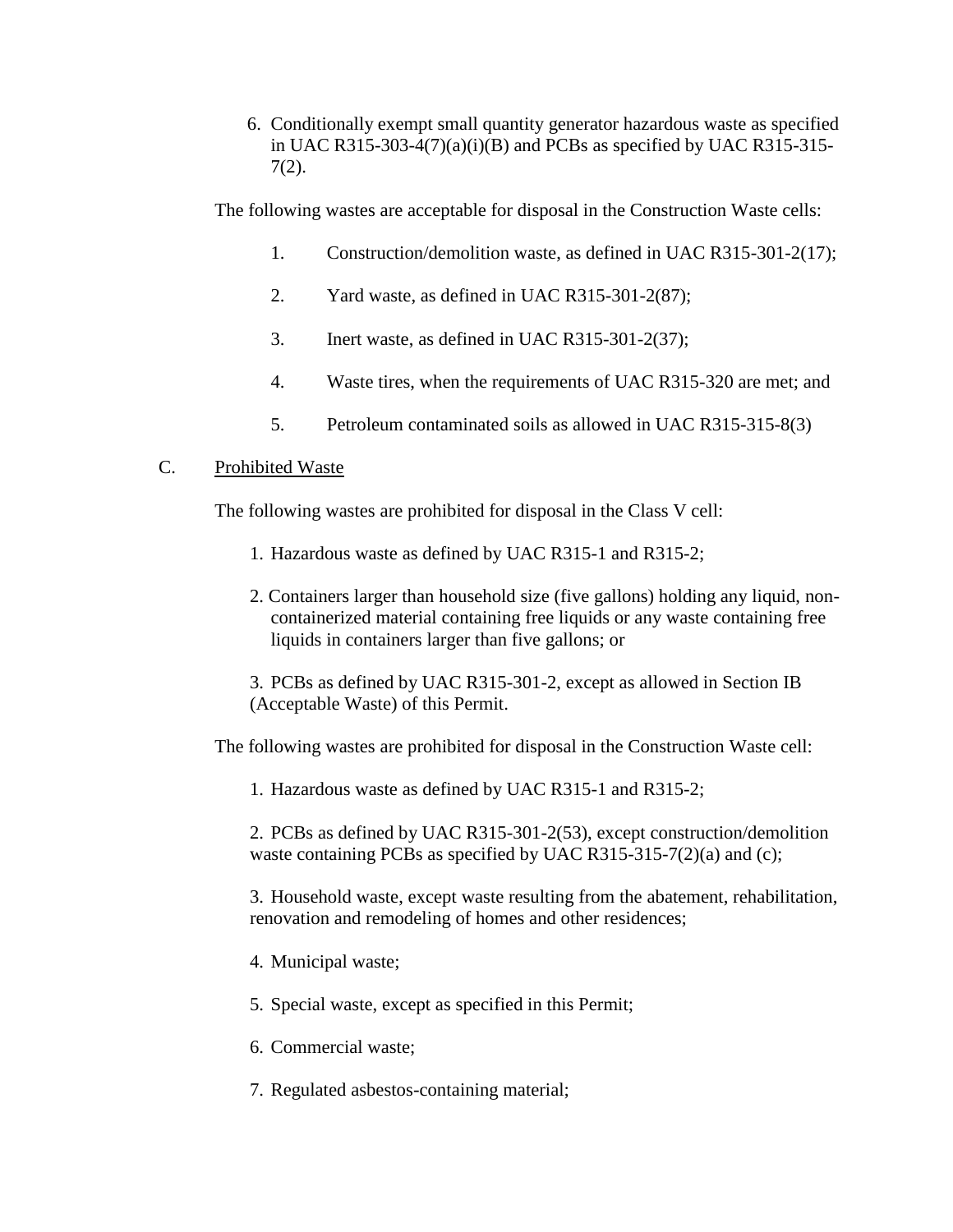8. Industrial waste;

9. Containers larger than household size (five gallons) holding any liquid, non-containerized material containing free liquids or any waste containing free liquids in containers larger than five gallons.

Any prohibited waste received and accepted for treatment, storage, or disposal at the facility will constitute a violation of this permit, of UCA 19-6-101 through 123 and of UAC R315-301 through 320.

#### D. Inspections and Inspection Access

The Permittees shall allow representatives of the Director of the Division of Waste Management and Radiation Control or representatives of the Tooele County Health Department, to enter at reasonable times and:

- 1. Inspect the landfill or other premises, practices or operations regulated or required under the terms and conditions of this Permit or UAC R315-301 through 320;
- 2. Have access to and copy any records required to be kept under the terms and conditions of this Permit or UAC R315-301 through 320;
- 3. Inspect any loads of waste, treatment facilities or processes, pollution management facilities or processes, or control facilities or processes required under this Permit or regulated under UAC R315-301 through 320; and
- 4. Create a record of any inspection by photographic, videotape, electronic, or any other reasonable means.

#### E. Noncompliance

If monitoring, inspection, or testing indicates that any permit condition or any applicable rule under UAC R315-301 through 320 may be or is being violated, the Permittees shall promptly make corrections to the operation or other activities to bring the facility into compliance with all permit conditions or rules.

In the event of any noncompliance with any permit condition or violation of an applicable rule, the Permittees shall promptly take any feasible action reasonably necessary to correct the noncompliance or violation and mitigate any risk to the human health or the environment. Actions may include eliminating the activity causing the noncompliance or violation and containment of any waste or contamination using barriers or access restrictions, placing of warning signs, or permanently closing areas of the facility.

The Permittees shall document the noncompliance or violation in the operating record on the day the event occurred or the day it was discovered, notify the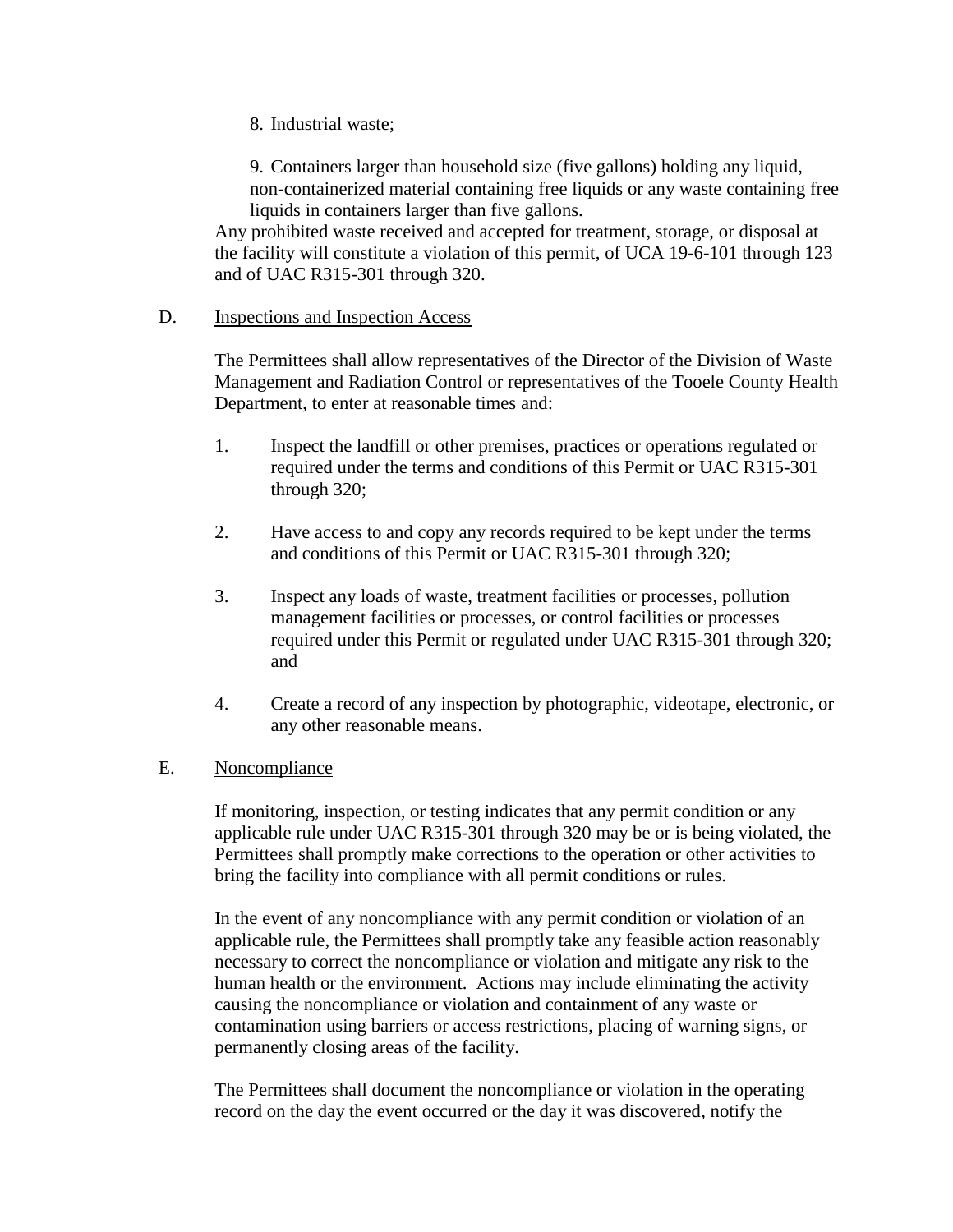Director by telephone within 24 hours or the next business day following documentation of the event and give written notice of the noncompliance or violation and measures taken to protect human health and the environment within seven days of Director notification.

Within thirty days of the documentation of the event, the Permittees shall submit to the Director a written report describing the nature and extent of the noncompliance or violation and the remedial measures taken or to be taken to protect human health and the environment and to eliminate the noncompliance or violation. Upon receipt and review of the assessment report, the Director may order the Permittees to perform appropriate remedial measures including development of a site remediation plan for approval by the Director.

In an enforcement action, the Permittees may not claim as a defense that it would have been necessary to halt or reduce the permitted activity in order to maintain compliance with UAC R315-301 through 320 and this Permit.

Compliance with the terms of this Permit does not constitute a defense to actions brought under any other local, State, or Federal laws. This Permit does not exempt the Permittees from obtaining any other local, State or Federal permits or approvals required for the facility operation.

The issuance of this Permit does not convey any property rights, other than the rights inherent in this Permit, in either real or personal property, or any exclusive privileges other than those inherent in this Permit. Nor does this Permit authorize any injury to private property or any invasion of personal rights, nor any infringement of Federal, State or local laws or regulations including zoning ordinances.

The provisions of this Permit are severable. If any provision of this Permit is held invalid for any reason, the remaining provisions shall remain in full force and effect. If the application of any provision of this Permit to any circumstance is held invalid, its application to other circumstances shall not be affected.

#### F. Revocation

This Permit is subject to revocation if any condition of this Permit is not being met. The Permittees shall be notified in writing prior to any proposed revocation action and such action shall be subject to all applicable hearing procedures established under UAC R315-12 and the *Utah Administrative Procedures Act*.

As part of the revocation the Director shall exercise the option to require payment of funds under the financial assurance mechanism held by the Director.

#### G. Attachment Incorporation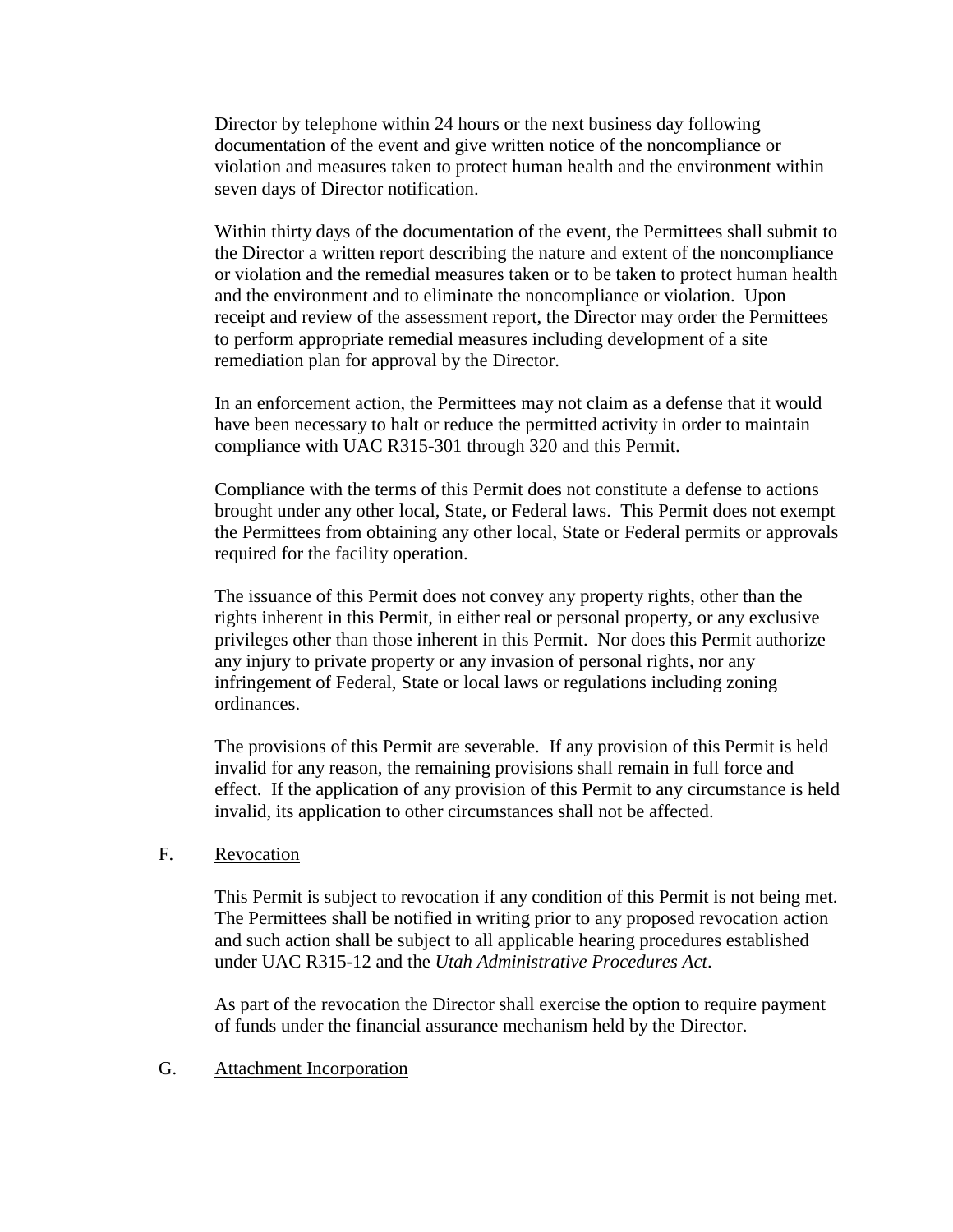Attachments to the Permit Application are incorporated by reference into this Permit and are enforceable conditions of this Permit, as are documents incorporated by reference into the attachments. Language in this Permit supersedes any conflicting language in the attachments or documents incorporated into the attachments.

#### II. DESIGN AND CONSTRUCTION

#### A. Design and Construction

Prior to Construction. The Permittees shall submit construction design drawings and a Construction Quality Control and Construction Quality Assurance (CQC/CQA) Plans for the construction of Class V or Construction Waste cells to the Director for approval prior to each landfill cell, cell liner, run-on and runoff diversion system, waste treatment facility, or final cover construction event. Buildings do not require approval. The Permittees shall construct the Class V cells according to the equivalent design contained in the Permit Application including cells, cell liners, run-on and run-off diversion systems, waste treatment facilities, and the final cover in accordance with the design drawings and CQC/CQA Plans submitted and approved by the Director. The permittees shall construct Construction Waste cells in accordance with the design approved in Permit renewal for Wasatch Regional Landfill*,* Prepared by Vector Engineering, Inc., October 20, 2009 (tracking # 09.03277) and Wasatch Regional Landfill Liquid Waste Pond Design Report, Prepared by Vector Engineering, Inc, June 15, 2010, (tracking # 10.02029). Project manual for the construction of the 12 acre1D/2D waste cell Prepared by Geo-Logic Associates October 31, 2012 (tracking # 12-010796)

Subsequent to Construction. The Permittees shall notify the Director upon completion of construction of any landfill cell, cell liner, run-on or run-off diversion system, waste treatment facility, or final cover. Landfill cells may not be used for treatment or disposal of waste until all CQC/CQA documents and construction related documents including as-builts, for all Class V cells, are approved by the Director. The Permittees shall submit as-built drawings for each construction event that are signed and sealed by an engineer registered in the State of Utah.

Partial Final Cover. The Permittees shall notify the Director of any proposed incremental closure or placement of any part of the final cover. Construction of any portion of the final cover shall be considered as a separate construction event and shall be approved separately from any other construction or expansion of the landfill. Design approval must be received from the Director prior to construction and must be accompanied by a CQC/CQA Plan, for each construction season where incremental closure is performed.

All engineering drawings submitted to the Director must be stamped, signed, and approved by a professional engineer with a current registration in Utah.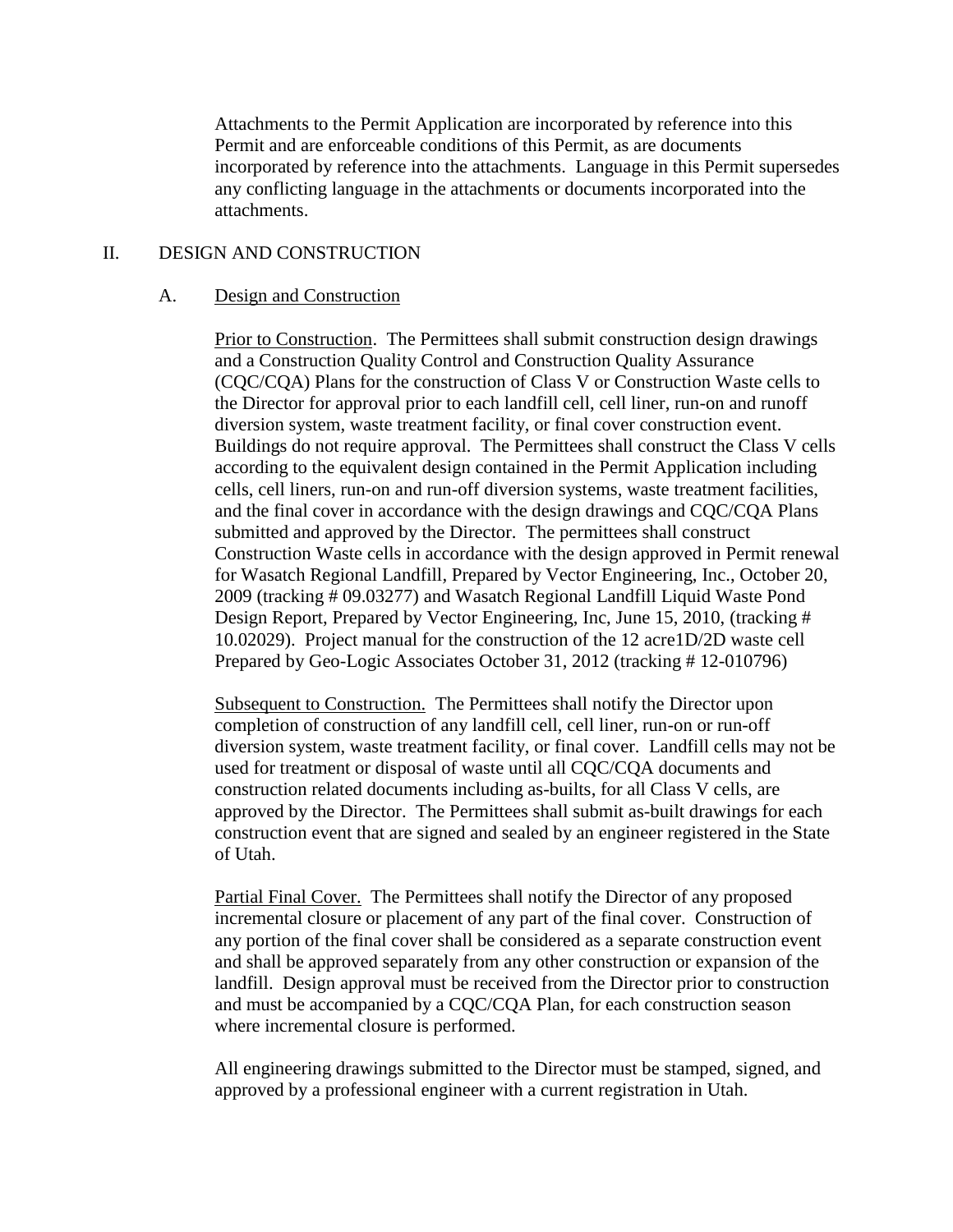#### B. Run-On Control

Drainage channels and diversions shall be constructed as specified in the Permit Application and maintained at all times to effectively prevent runoff from the surrounding area from entering the landfill.

#### C. Quality Assurance Construction Plan

A quality assurance plan for construction of the liner system, leachate collection system, and final landfill cover shall be submitted by the Permittees along with all necessary documentation to the Director. Director approval must be received prior to construction of any part of the liner system or final cover at the landfill.

A qualified independent third party shall perform the quality assurance function of the approved construction quality control/quality assurance (QC/QA) plan. The results must be submitted as part of the as-built drawings to the Director.

# III. LANDFILL OPERATION

#### A. Operations Plan

The Operations Plan included in the Permit Application shall be kept onsite at the landfill or at the location designated in section III-K of this Permit. The landfill shall be operated in accordance with the operations plan. If necessary, the facility owner may modify the Operations Plan, provided that the modification meets all of the requirements of UAC R315-301 through 320, is as protective of human health and the environment as that approved in the Permit Application, and is approved by the Director Secretary as a minor modification under UAC R315-311-2(1)(a)(xiii). Any modification to the Operations Plan shall be noted in the operating record.

Any modification to the Operations Plan shall be submitted to the Director for approval and is considered a minor permit modification in compliance with UAC  $R315-311-2(1)(a)(xiii)$  unless the Director determines the change should be subject to public comment under UAC R315-311-2(1)(b).

#### B. Security

The Permittees shall operate the Landfill so that unauthorized entry to the facility is prevented. All facility gates and other access routes shall be locked during the time the landfill is not open. At least two persons, employed by the Wasatch Regional Landfill Inc., shall be at the landfill during all hours that the landfill is open. Fencing and any other access controls as shown in the Permit Application shall be constructed to prevent access of persons or livestock by other routes.

C. Training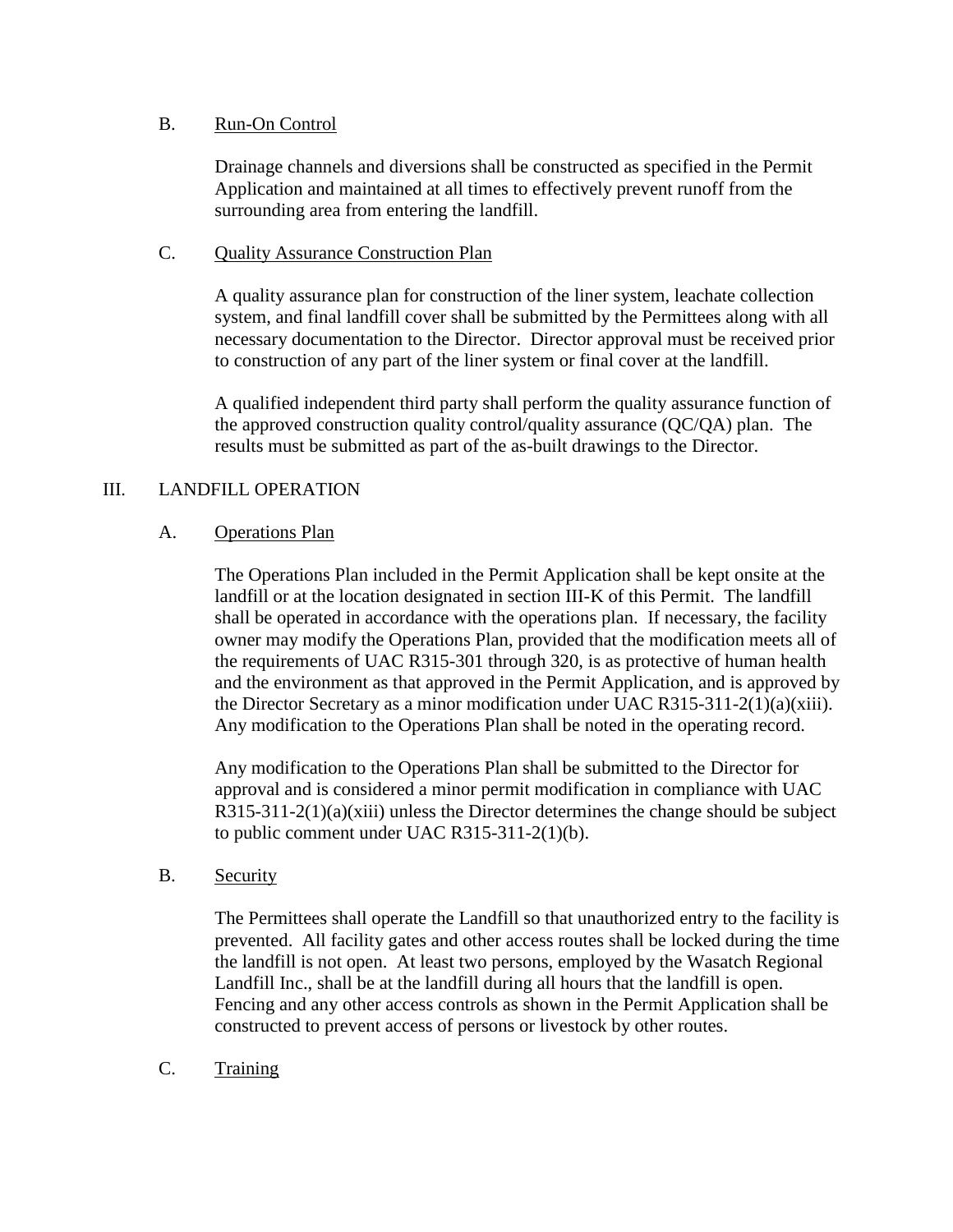Permittees shall provide training for on-site personnel in landfill operation, including waste load inspection, hazardous waste identification, and personal safety and protection.

#### D. Burning of Waste

Intentional burning of solid waste is prohibited and is a violation of UAC R315-  $303-4(2)(b)$ .

#### E. Daily Cover

The solid waste received at Class V cells shall be completely covered at the end of each working day with a minimum of six inches of earthen material.

Use of any alternative daily cover must be approved by the Director. If an alternative cover is approved at any time during the life of this permit the following conditions will apply:

- 1. Apply standard daily cover (minimum six inches of soil) at least once per week, primarily to serve as a firebreak.
- 2. Apply standard daily cover any time the daily cover will be exposed for greater than 24 hours (normally this occurs once per week and also satisfies Condition E.1 above).
- 3. Apply standard daily cover when weather conditions (e.g., wind, rain, etc.) prevent proper use of alternate daily cover. Conditions E.1, E. 2 and E.3 do not normally apply if the alternative daily cover is contaminated soil or tire/wood chips.
- 4. Record alternative daily cover use dates in the facility daily operating log.
- 5. Permission to use alternative daily cover may be rescinded or amended if the requirements to prevent blowing debris, minimize access to the waste by vectors, minimize the threat of fires at the open face, minimize odors, or shed precipitation are not met, or if necessary to prevent nuisance conditions or adverse impacts to human health and or the environment.

The Permittees shall cover the waste disposed in Construction Waste cells as necessary to prevent fires and to control vectors, blowing litter, odor, scavenging, and fugitive dust. Wastes that are capable of attracting or providing food for vectors, materials that may become windblown litter, or fine materials that may become fugitive dust shall be covered with a minimum of six inches of earth at the end of the working day in which they are received. An alternative cover material may be used when the material meets the requirements of UAC R315-303-4(4)(b) through (d) or when the alternative daily cover meets the requirement of UAC R315-303-4(4)(e).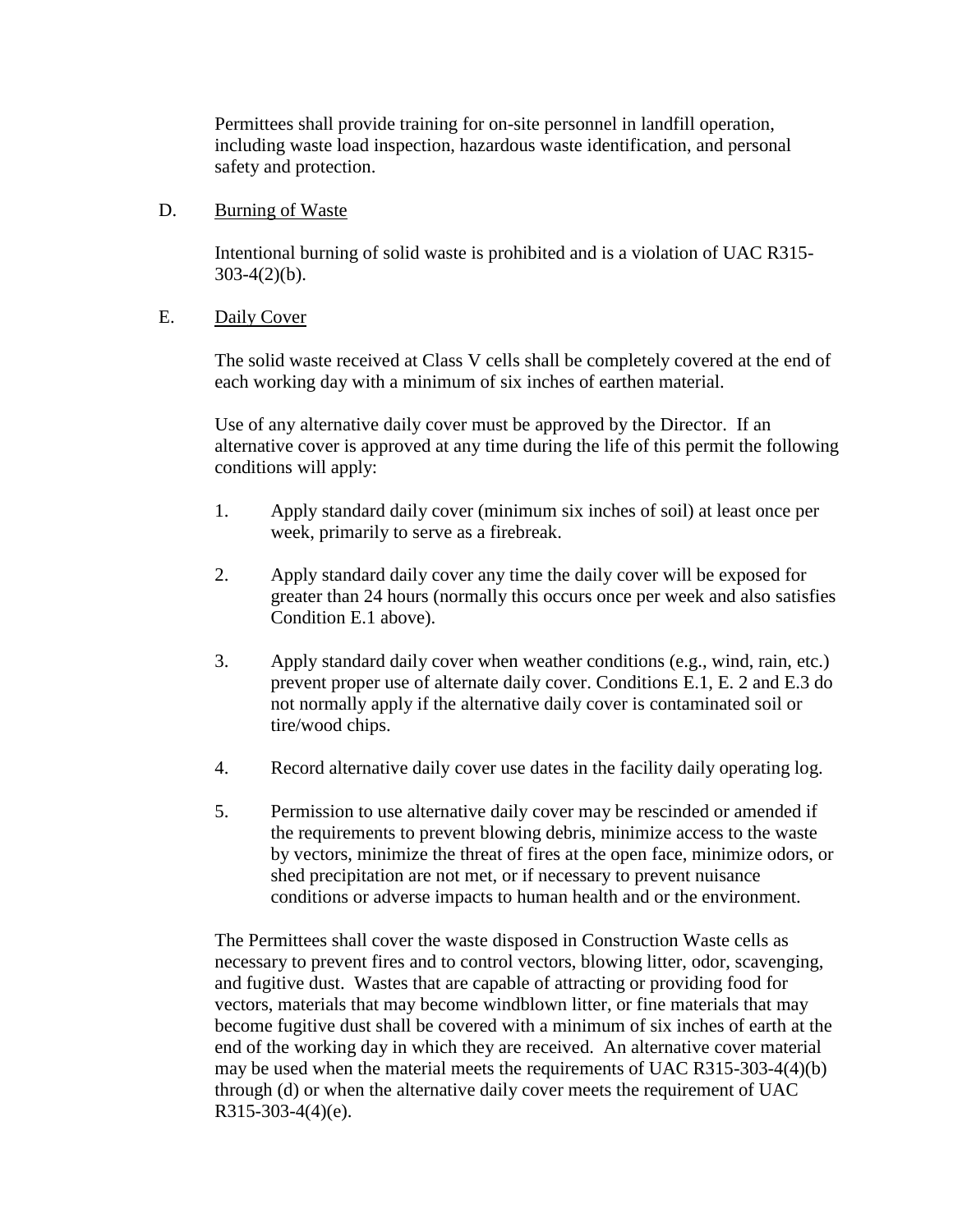A minimum of six inches of earthen cover shall be provided no less than once each month for all other wastes received at Construction Waste cells. This cover must consist of soil, no alternative may be used.

At the end of any day of operation, when soil or an alternative cover is placed on Construction Waste cells, the amount and type of cover placed and the area receiving cover shall be recorded in the operating record and certified by the operator.

#### F. Ground Water Monitoring

The Permittees shall monitor the ground water underlying the landfill in accordance with the Ground Water Monitoring Plan and the Ground Water Monitoring Quality Assurance/Quality Control Plan contained in the Permit Application. If necessary, the facility owner may modify the Ground Water Monitoring Plan and the Ground Water Monitoring Quality Assurance/Quality Control Plan, provided that the modification meets all of the requirements of UAC R315-301 through 320 and is as protective of human health and the environment as that approved in the Permit Application, and is approved by the Director as a minor modification under UAC R315-311-2(1)(a). Any modification to the Ground Water Monitoring Plan and the Ground Water Monitoring Quality Assurance/Quality Control Plan shall be noted in the operating record. Plan changes that are found by the Director to be less protective of human health or the environment than the approved plan are a major modification and are subject to the requirements of UAC R315-311.

Ground water monitoring of Construction Waste cells is not required.

#### G. Gas Monitoring

The Permittees shall monitor explosive gases at the landfill in accordance with the Gas Monitoring Plan contained in the Permit Application and shall otherwise meet the requirements of UAC R315-303-3(5). If necessary, the Permittees may modify the Gas Monitoring Plan, provided that the modification meets all of the requirements of UAC R315-301 through 320 and is as protective of human health and the environment as that approved in the Permit Application, and is approved by the Director as a minor modification under UAC R315-311-2(1). Any modification to the Gas Monitoring Plan shall be noted in the operating record.

If the concentrations of explosive gases at any of the facility structures, at the property boundary, or beyond the property boundary ever exceed the standards set in UAC R315-303-2(2)(a), the Permittees shall immediately take all necessary steps to ensure protection of human health and notify the Director. Within seven days of detection, place in the operating record the explosive gas levels detected and a description of the immediate steps taken to protect human health. Implement a remediation plan that meets the requirements of UAC R315-303-3(5)(b) and shall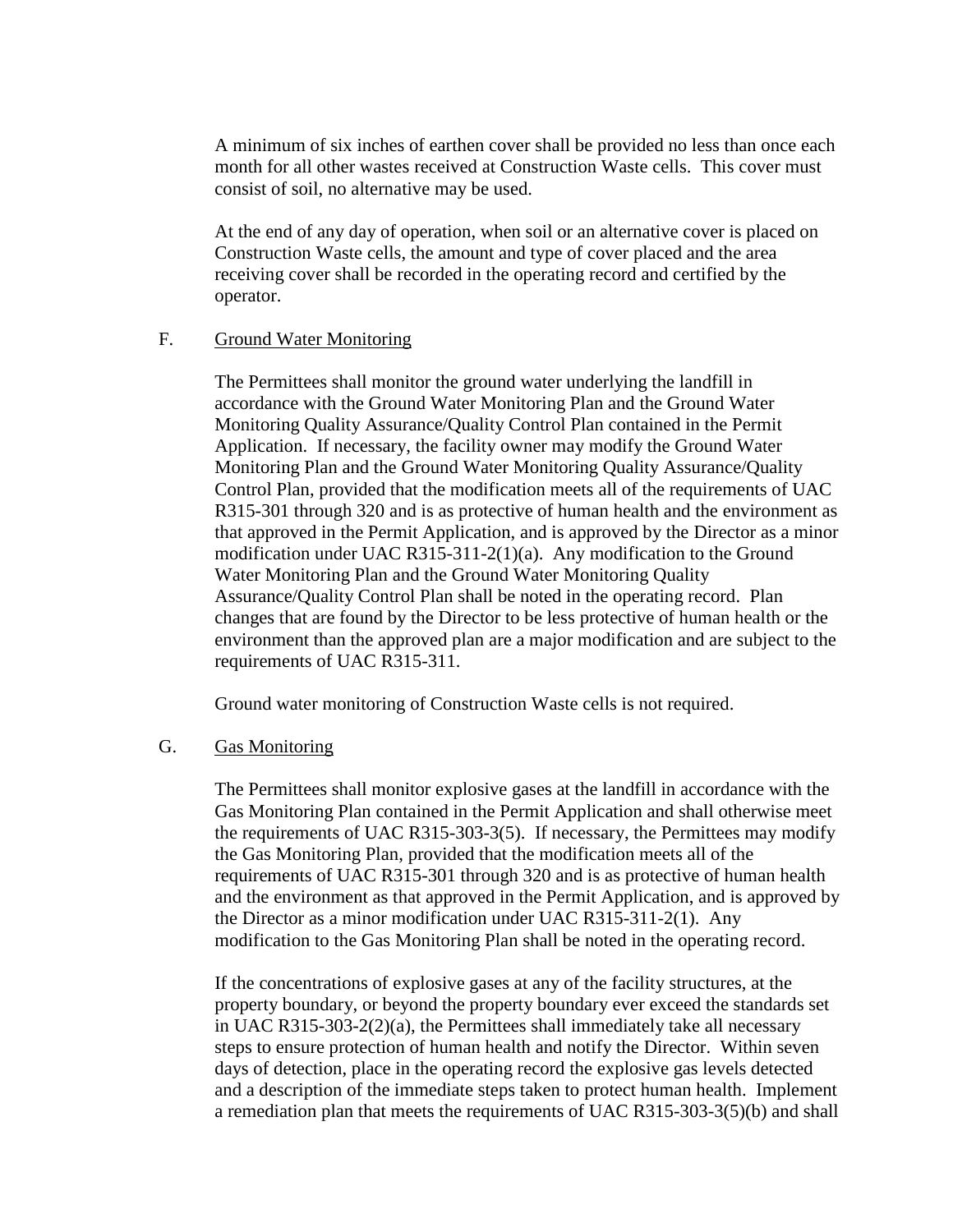submit the plan to, and receive approval from, the Director prior to implementation.

Gas monitoring for the Construction Waste cell is not required.

#### H. Waste Inspections

The Permittees shall visually inspect incoming waste loads to verify that no wastes other than those allowed by this permit are disposed in the landfill. A complete waste inspection shall be conducted at a minimum frequency of 1 % of incoming loads. Loads to be inspected are to be chosen on a random basis.

All containers capable of holding more than five gallons of liquid will be inspected to assure that the container is empty.

All loads that the operator suspects may contain a waste not allowed for disposal at the landfill will be inspected.

Complete random inspections shall be conducted as follows:

- 1. The operator shall conduct the random waste inspection at the working face or an area designated by the operator;
- 2. The load to be inspected will be chosen on a random basis;
- 3. Loads subjected to complete inspection shall be unloaded at the designated area;
- 4. Loads shall be spread by equipment or by hand tools;
- 5. A visual inspection of the waste shall be conducted by personnel trained in hazardous waste recognition and recognition of other unacceptable waste; and
- 6. The inspection shall be recorded on the waste inspection form found in permit application. The form shall be placed in the operating record at the end of the operating day.
- 7. Disposal of containers larger than household size (five gallons) holding any liquid, non-containerized material containing free liquids, sludge containing free liquids, or any waste containing free liquids in containers larger than five gallons is prohibited.
- I. Disposal of Special Wastes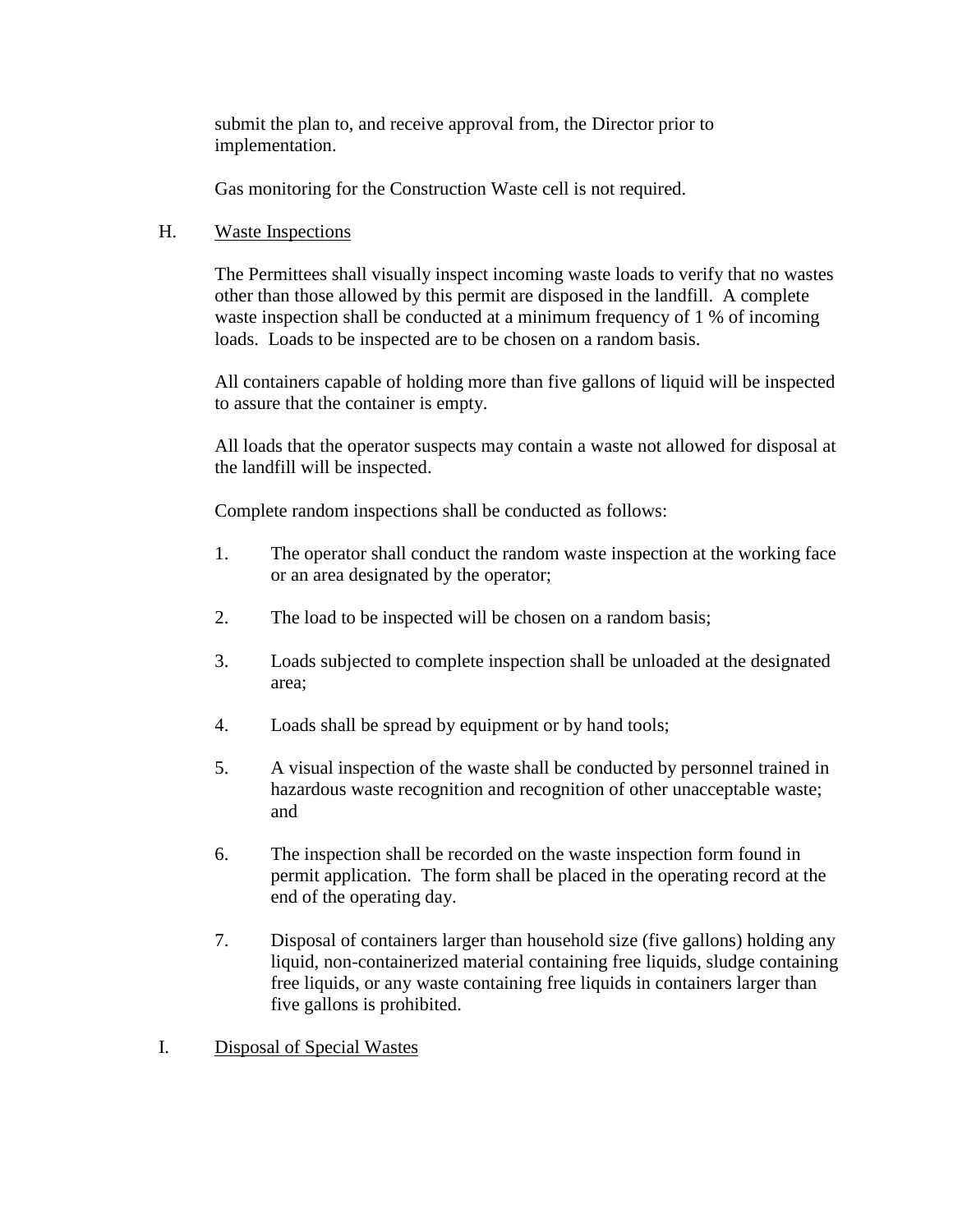Animal carcasses may be disposed in the landfill working face and must be covered with other solid waste or earth by the end of the operating day in which they are received.

Asbestos waste shall be handled and disposed in accordance with UAC-315-315-2 in Class V cells only.

If loads of incinerator ash is accepted for disposal it shall be transported in such a manner to prevent leakage or the release of fugitive dust. The ash shall be completely covered with a minimum of six inches of material, or use other methods or material, if necessary, to control fugitive dust. Ash may be used for daily cover when its use does not create a human health or environmental hazard in the Class V cells only.

#### J. Self Inspections

The Permittees shall inspect the facility to prevent malfunctions and deterioration, operator errors, and discharges that may cause or lead to the release of wastes or contaminated materials to the environment or create a threat to human health. These general inspections shall be completed no less than quarterly and shall cover the following areas: Waste placement, compaction, and cover; cell liner; leachate collection system; fences and access controls; roads; run-on/run-off controls; ground water monitoring wells; final and intermediate cover; litter controls and records. A record of the inspections shall be placed in the daily operating record on the day of the inspection. Areas needing correction, as noted on the inspection report, shall be corrected. The corrective actions shall be documented in the daily operating record.

#### K. Recordkeeping

The Permittees shall maintain and keep on file at Wasatch Regional Class V Landfill office, a daily operating record and other general records of landfill operation as required by UAC R315-302-2(3).

The daily operating record shall include the following items:

- 1. The number of loads of waste and the weights or estimates of weights or volume of waste received each day of operation and recorded at the end of each operating day;
- 2. Major deviations from the approved plan of operation recorded at the end of the operating day the deviation occurred;
- 3. Results of other monitoring required by this permit recorded in the operating record on the day of the event or the day the information is received;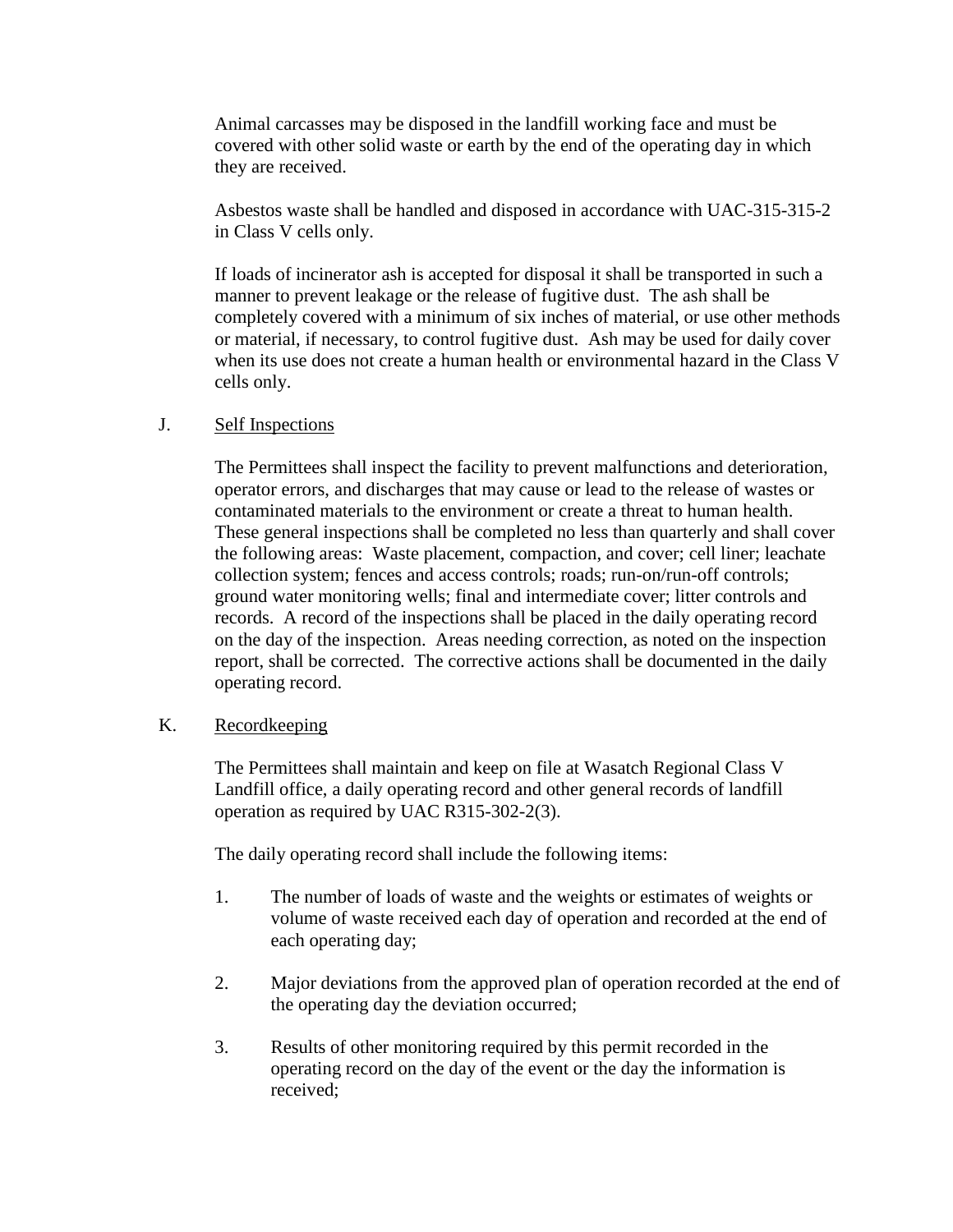4. Records of all inspections conducted by the Permittees, results of the inspections, and corrective actions taken shall be recorded in the record on the day of the event.

The general record of landfill operations shall include the following items:

- 1. A copy of the Permit including the Permit Application;
- 2. Results of inspections conducted by representatives of the Director or representatives of the Tooele County Health Department, when forwarded to the Permittees;
- 3. Closure and Post-closure care plans;
- 4. Records of employee training;
- 5. Results of groundwater monitoring; and
- 6. Results of landfill gas monitoring.
- L. Reporting

The Permittees shall prepare and submit to the Director an Annual Report as required in UAC R315-302-2(4). The Annual Report shall include the period covered by the report, the annual quantity of waste received, an annual update of the financial assurance mechanism, a re-application for approval of the financial assurance mechanism, any leachate analysis results, all ground water monitoring results, the statistical analysis of ground water monitoring results, the results of gas monitoring, and all training programs completed.

M. Roads

All access roads, within the landfill boundary, used for transporting waste to the landfill for disposal shall be improved and maintained as necessary to assure safe and reliable all-weather access to the disposal area.

# N. Leachate Evaporation Pond

The leachate evaporation pond shall be operated as a no discharge facility. Compliance with the no discharge condition will be demonstrated by having no leachate in the detection sump. The maximum allowable leakage rate is 200 gallons per acre per day. Any fluid collected in the detection sump shall be contained and pumped back to the leachate evaporation pond.

The Permitees shall report to the Director if fluids are detected in the leachate detection sump or if the leakage rate exceeds 200 gallons per acre per day. Such an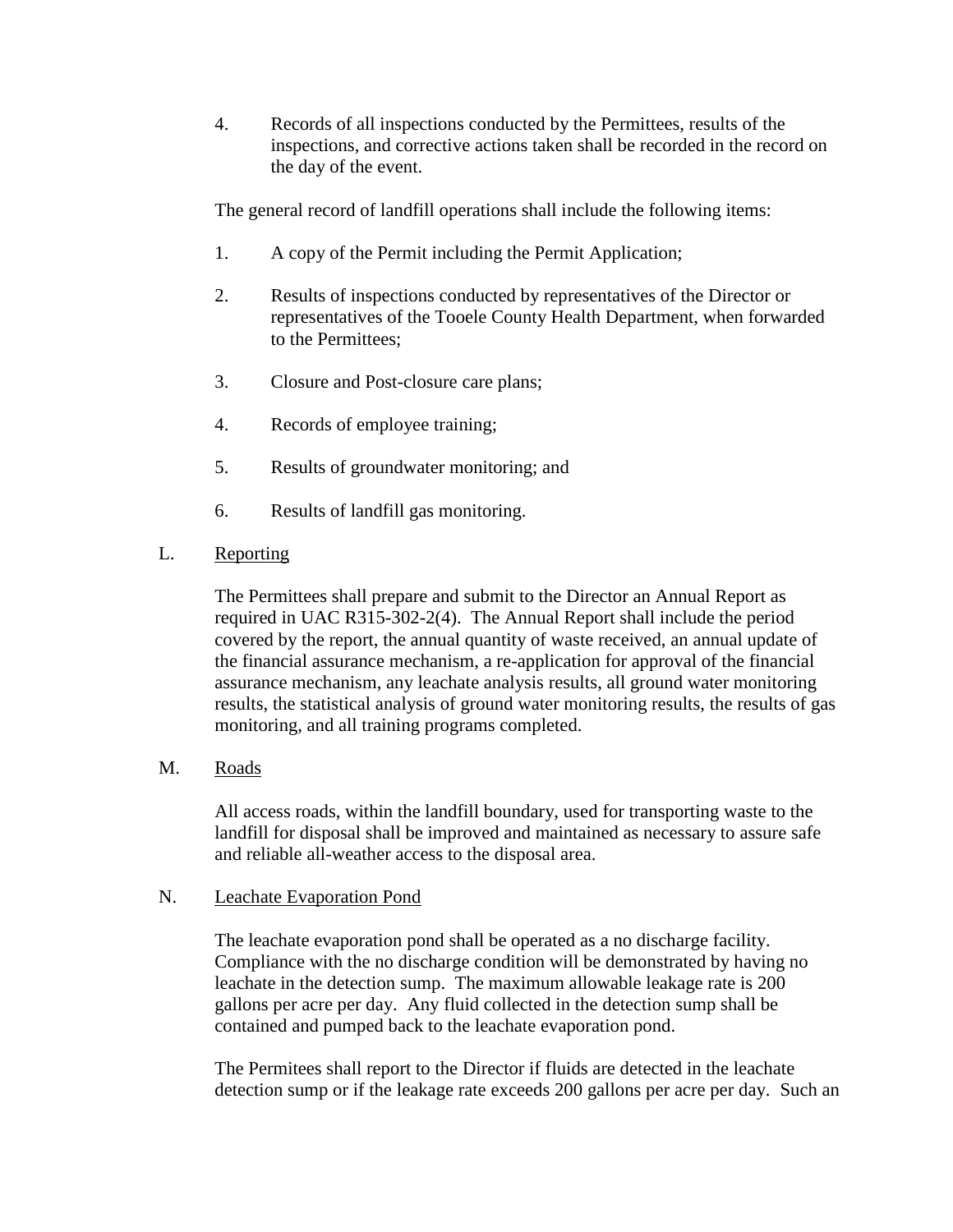event shall be reported verbally within 24 hours and in writing within five working days.

O. Solidification Facility

All bulk liquid or semi-solid wastes that do not pass the paint filter test (EPA SW-846-9095A) and are selected for solidification, rather than for disposal in one of the liquid waste ponds, will be solidified on-site using a solidification agent prior to final disposal.

The Permittee shall operate the Solidification Facility in accordance with Attachment 2 of this permit.

#### IV. CLOSURE REQUIREMENTS

#### A. Closure

Final cover of the landfill shall be as shown in the Permit Application. Cover of Class V cells shall meet at a minimum the standard design for closure as specified in the UAC (R315-303-3(4)) plus sufficient cover soil or equivalent material to protect the low permeability layer from the effects of frost, desiccation, and root penetration. A quality assurance plan for construction of the final landfill cover shall be submitted to, and approval of the plan must be received from the Director prior to construction of any part of the final cover at the landfill.

The final cover for Construction Waste cells shall met the requirements of UAC R315-303-5(5).

#### B. Title Recording

The Permittees shall meet the requirements of UAC R315-302-2(6) by recording a notice with the Tooele County Recorder as part of the record of title that the property has been used as a landfill. The notice shall include waste locations and waste types disposed.

#### C. Post-Closure Care

Post-closure care at the closed landfill shall be done in accordance with the Post-Closure Care Plan contained in the Permit Application. Post-closure care shall continue until all waste disposal sites at the landfill have stabilized and the finding of UAC R315-302-3(7)(c) is made.

#### D. Financial Assurance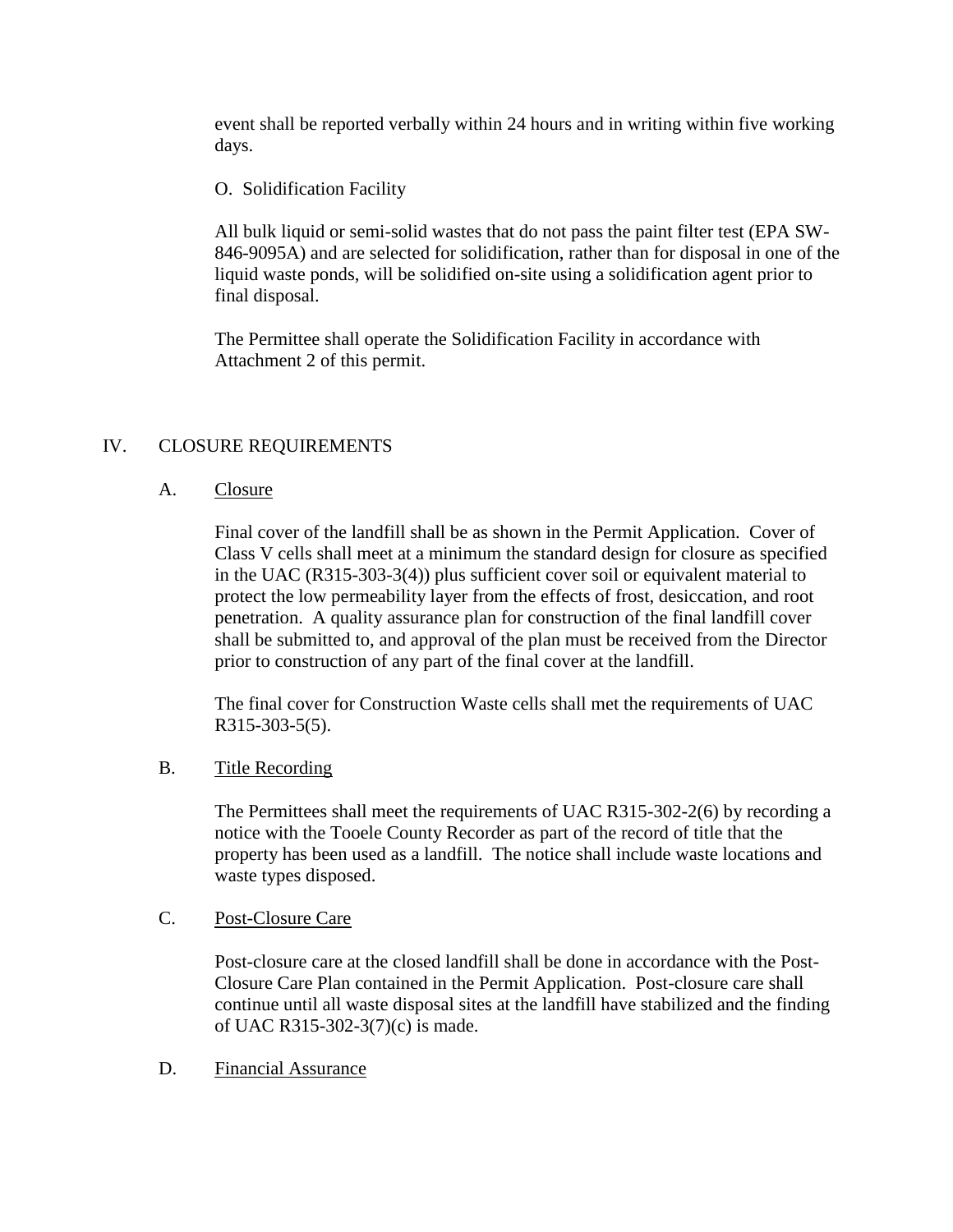The Permittees shall keep in effect and active the currently approved financial assurance mechanism or another approved mechanism that meets the requirements of UAC R315-309 to cover the costs of closure and post-closure care at the landfill. The financial assurance mechanism(s) shall be adequately maintained to provide for the cost of closure and post-closure care at any stage or phase or anytime during the life of the landfill.

#### E. Financial Assurance Annual Update

An annual revision of closure and post-closure costs for inflation and financial assurance funding as, required by R315-309-2(2), shall be submitted to the Director as part of the annual report.

#### F. Closure Cost and Post-Closure Cost Revision

The Permittee shall submit a complete revision of the closure and post-closure cost estimates by the date listed on the signature page of this Permit, any time the facility is expanded, any time a new cell is constructed, or any time a cell is expanded.

# V. ADMINISTRATIVE REQUIREMENTS

#### A. Permit Modification

Modifications to this Permit may be made upon application by the Permittees or by the Director. The Permittees will be given written notice of any permit modification initiated by the Director.

#### B. Permit Transfer

This Permit may be transferred to a new permittee or new permittees by meeting the requirements of the permit transfer provisions of UAC R315-310-11.

#### C. Expansion

This permit is for the operation of a Class V Landfill according to the design and Operation Plan described and explained in the permit modification application. Any expansion of the current footprint designated in the description contained in the Permit Application, but within the property boundaries designated in the Permit Application, will require submittal of plans and specifications to the Director. The plans and specifications must be approved by the Director prior to construction.

Any expansion of the landfill facility beyond the property boundaries designated in the description contained in the Permit Application will require submittal of a new permit application in accordance with the requirements of UAC R315-310 and UCA 19-6-108(1)(d) including all approvals required in UCA 19-6-108.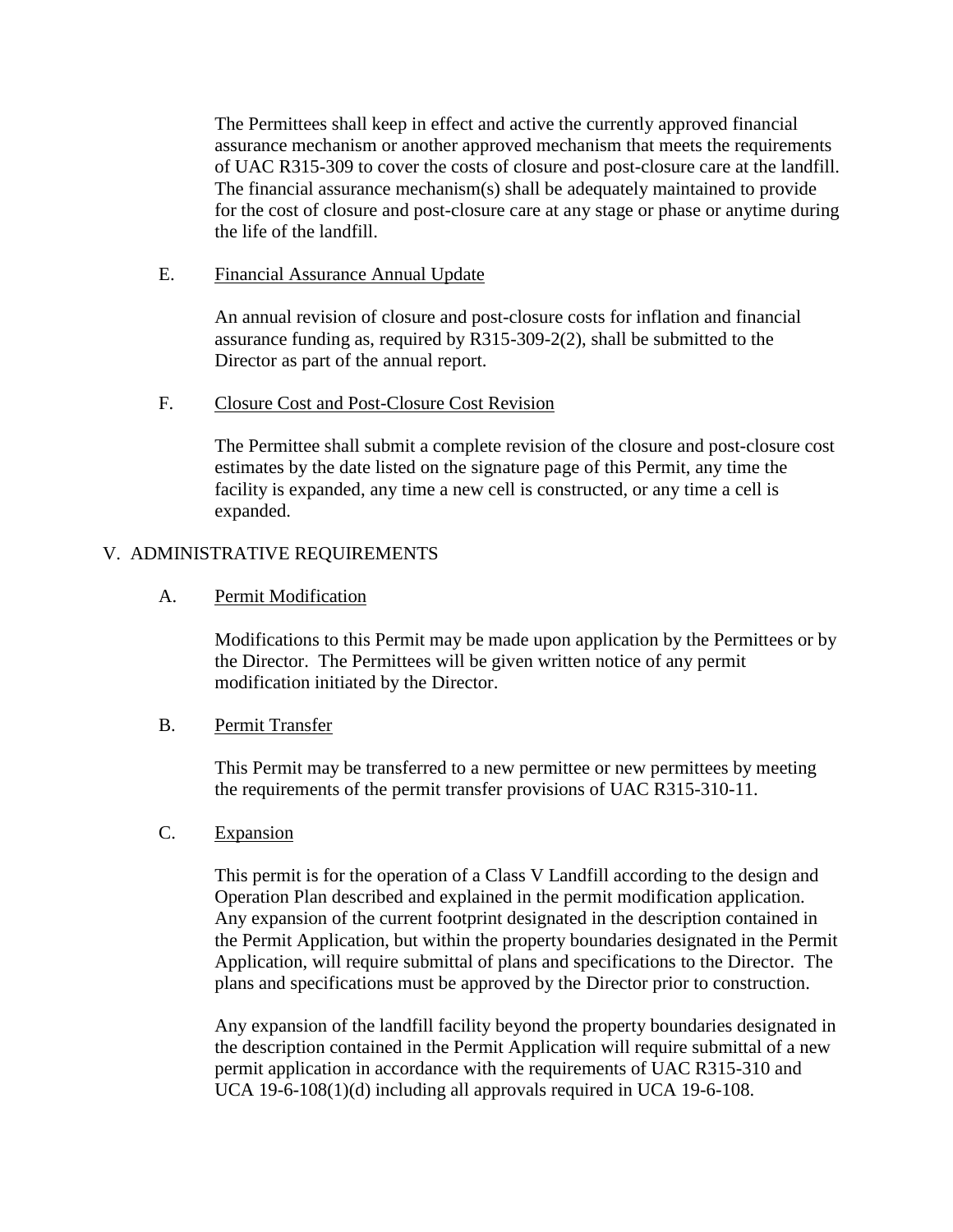Any addition to the acceptable wastes described in Section 1B will require submittal of all necessary information to the Director and the approval of the Director. Acceptance for PCB bulk product waste under UAC R315-315-7(3)(b) can only be done after submittal of the required information to the Director and modification of Section IC of this Permit.

### D. Expiration

Application for permit renewal shall be made at least six months prior to the expiration date, as shown on the signature (cover) page of this Permit. If a timely renewal application is made and the permit renewal is not complete by the expiration date, this Permit shall continue in force until renewal is completed or denied.

#### F. Construction Approval and Request to Operate

The Permittees shall meet each of the following conditions prior to receipt of waste in any newly constructed cell:

- 1. The Permittees shall notify the Director prior to acceptance of waste that all the requirements of this permit have been met and all required facilities, structures and accounts are in place as required.
- 2. The Permittees shall not construct any portion of a Class V where the bottom elevation is less than five feet above the historic high ground water level or any Construction Waste cell where the bottom elevation is less than 10 feet above the historic high ground water level.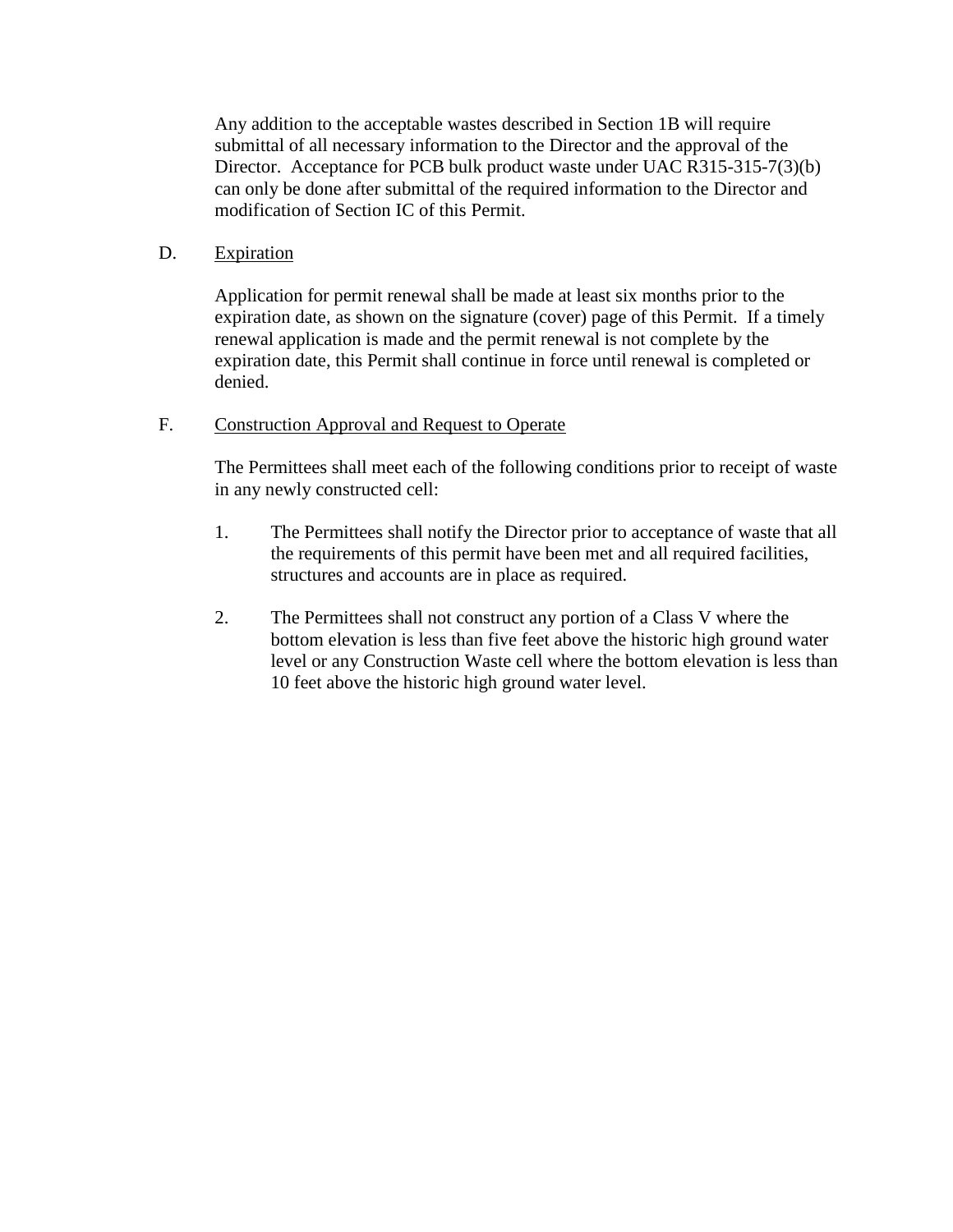# **Attachment 2**

# **Solidification Facility**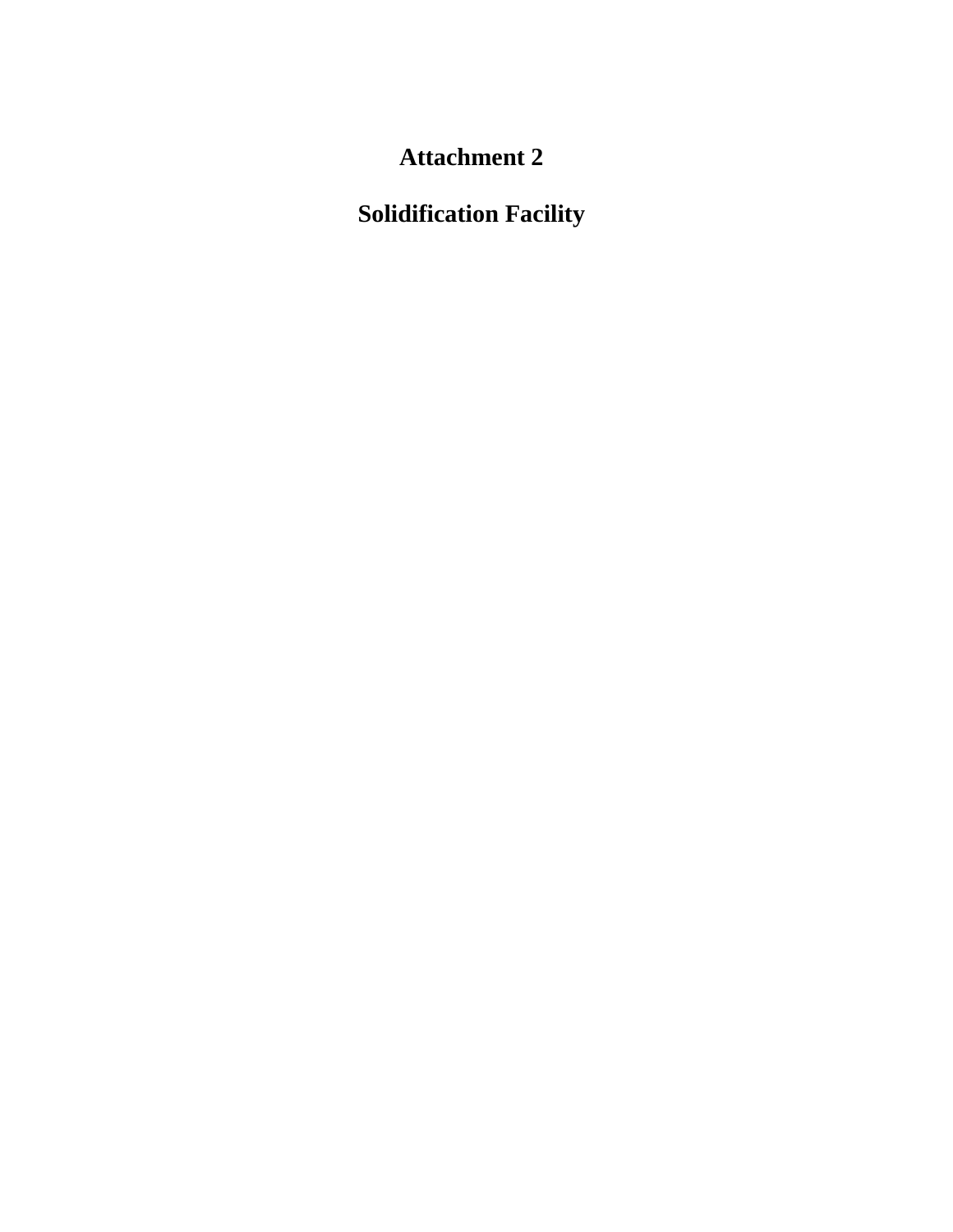# **SOLIDIFICATION FACILITY OPERATIONS & MAINTENANCE PLAN**

# **WASATCH REGIONAL LANDFILL TOOELE COUNTY, UTAH**

**JULY 2017**

**PROJECT NO. AU17.1028**

**PREPARED FOR:**

**WASATCH REGIONAL LANDFILL, INC. 1111 West Highway 123 East Carbon, UT 84520 (435) 888-4418**

**PREPARED BY:**

**Geo-Logic Associates 143E Spring Hill Dr. Grass Valley, CA 95945 (530) 272-2448**



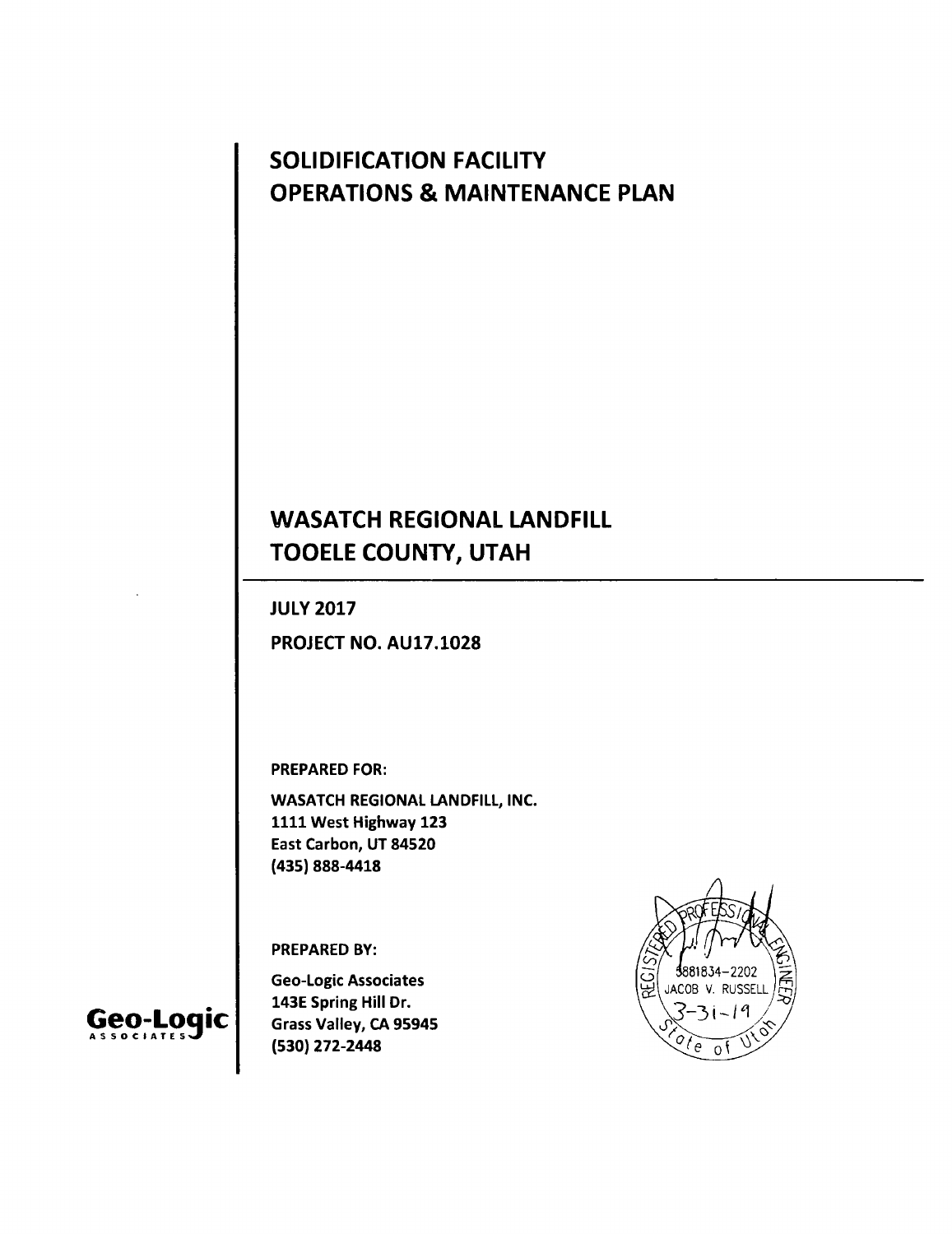# **TABLE OF CONTENTS**

| 2.0 |  |  |  |  |  |
|-----|--|--|--|--|--|
| 3.0 |  |  |  |  |  |
| 4.0 |  |  |  |  |  |
|     |  |  |  |  |  |
|     |  |  |  |  |  |
|     |  |  |  |  |  |
|     |  |  |  |  |  |

#### **ATTACHMENTS**

Attachment 1 Monthly Inspection Checklist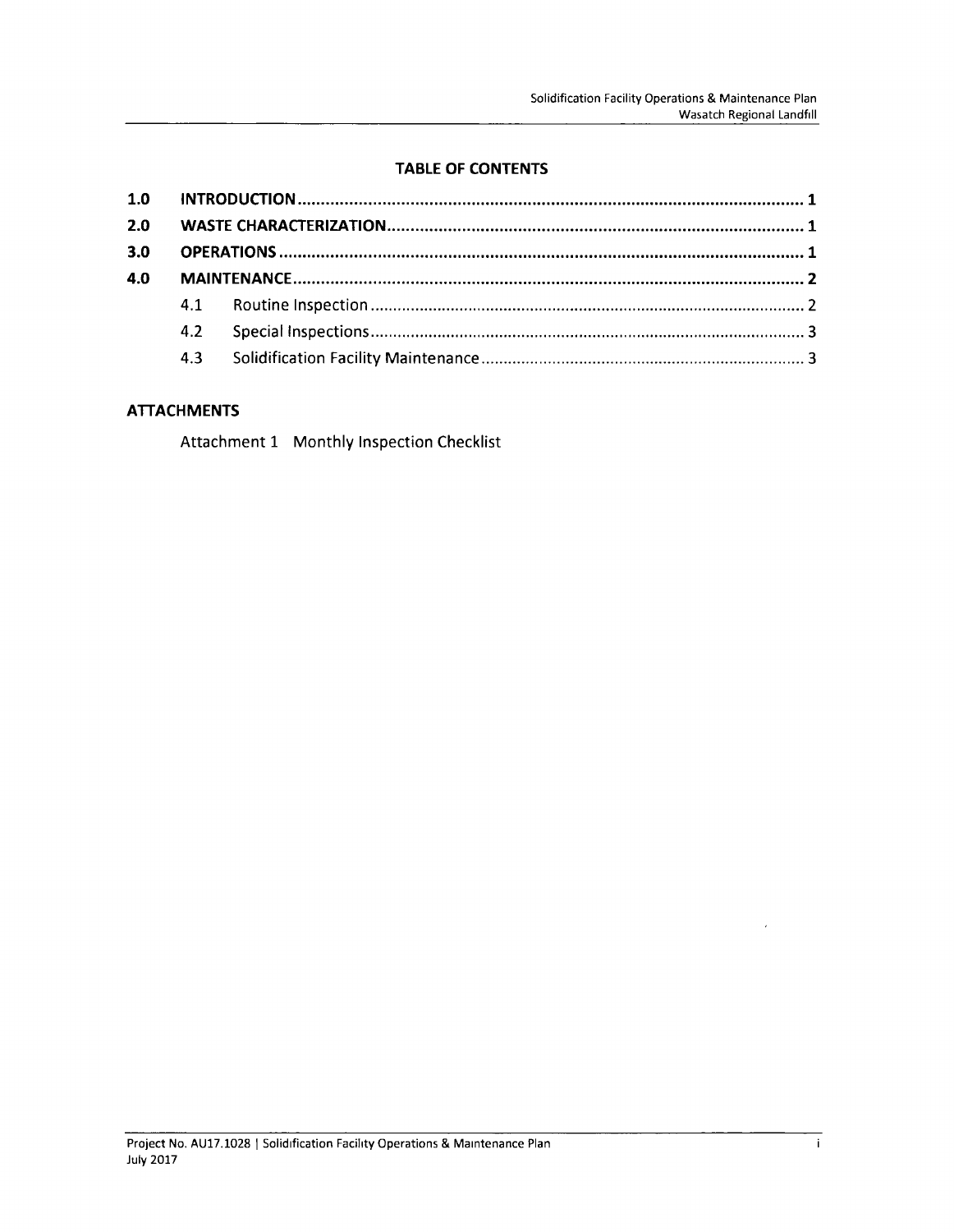#### **1.0 INTRODUCTION**

The intent of this document is to provide guidance for the operations and maintenance of the solidification facility at the Wasatch Regional Landfill (WRL). This plan provides the design and operations methodology for acceptance of non-hazardous liquid and sludge wastes intended for solidification and final disposal within the landfill. All bulk liquid or semi-solid wastes that do not pass the paint filter test (ERA SW-846-9095A) and are selected for solidification, rather than for disposal in one of the liquid waste ponds, will be solidified on-site using <sup>a</sup> solidification agent prior to final disposal. After the waste is solidified sufficiently to pass the paint filter test, the material will be transported to the active working face at the landfill for disposal. Additionally, the facility will also be used for the initial separation of solids from accepted liquid waste prior introduction of the liquids into one of the three existing liquid waste storage ponds.

#### **2.0 WASTE CHARACTERIZATION**

In accordance with procedures already in place for non-hazardous industrial solid wastes accepted at the landfill, each potential liquid waste proposed for disposal at the landfill will be adequately characterized based on generator knowledge and laboratory testing. This waste characterization is the responsibility of the generator or its appointed representative. WRL will make arrangements with all generators establishing that it is the generator's responsibility to certify that the waste is non-hazardous.

Each type of solidification agent will be characterized in the same manner as other waste streams entering the landfill. Typical bulking agents will include but are not limited to the following:

- . fly ash
- . kiln dust
- . auto shredder fluff
- . sawdust
- . wood chips
- . gypsum board
- . clean soil

# **3.0 OPERATIONS**

After going through the waste acceptance evaluation process and once the liquid waste has been approved for disposal at the facility, the transport vehicle delivering the waste will be directed to the solidification facility, after screening, visual inspection and processing at the gate. The customer will not begin unloading the waste until directed by landfill personnel. Under supervision by site personnel, the vehicle will unload at the designated unloading apron. The wastes will be placed directly on the unloading chute which will transport the wastes into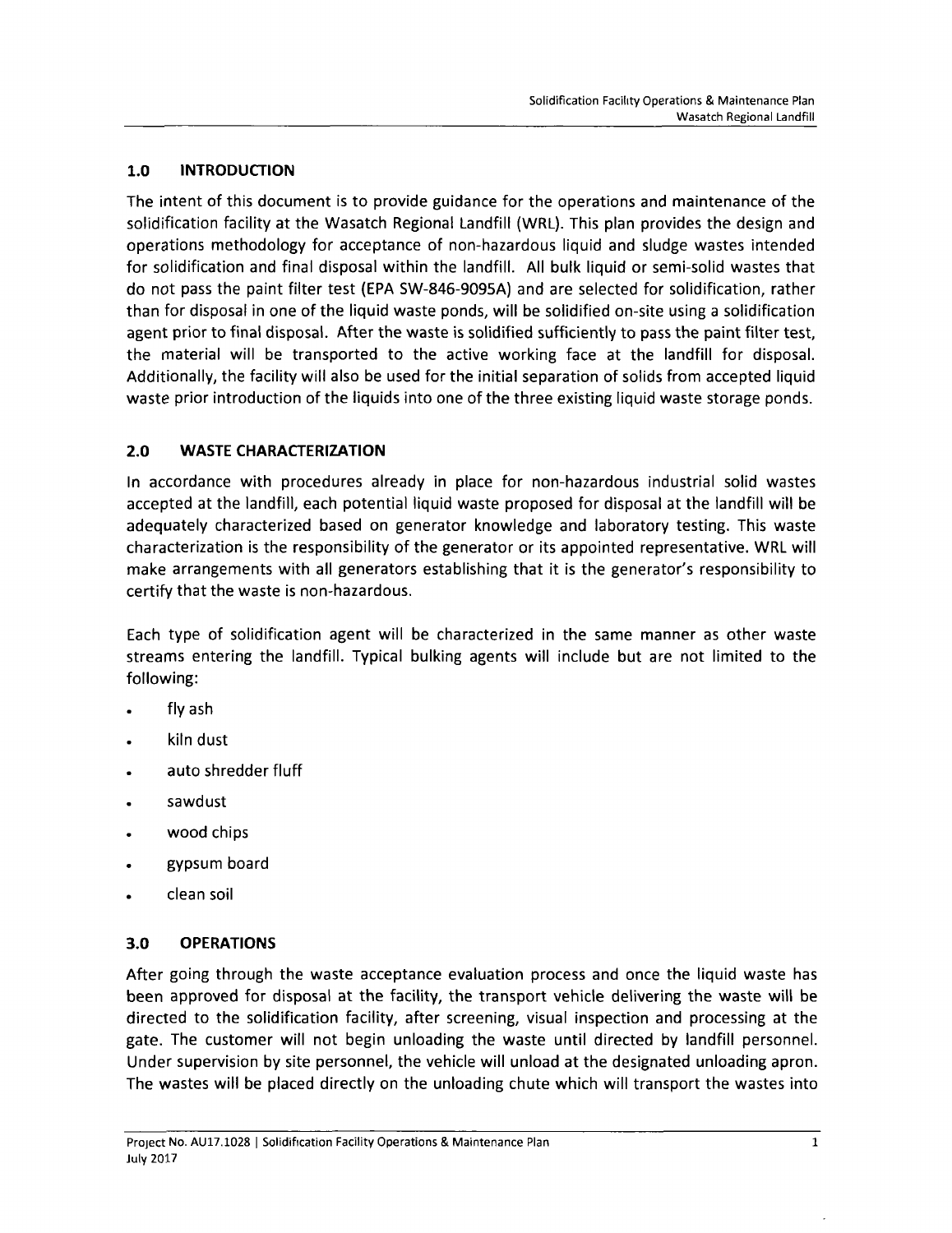the solidification basin while keeping the transport vehicle away from the basin edge.

Liquids intended for Liquid Waste Pond #1 will be allowed to flow from the basin into the cleanout box and through the outlet pipe to Liquid Waste Pond #1. Liquids intended for solidification and disposal at the landfill active face will be solidified as soon as practicable after liquids are placed into the mixing basin. Typically only one type of liquid will be added to the mixing basin at <sup>a</sup> time, followed by either direction to Liquid Waste Pond #1 or solidified and removal for disposal. In some cases, such as with drums, different types of liquids may be solidified in the mixing basins at one time. In this case, the waste profile sheets for each liquid will be closely reviewed to ensure that the liquids are compatible before authorizing the solidification.

The solidification agent can be added before and/or after the liquid has been deposited into the mixing basin. Solidification agents may be stored in the solidification area, but typically will be placed there just prior to use. Dust and/or odor conditions that may arise from the solidification agents, or the mixing process, will be identified and handled in accordance with current practices at the landfill. The basin will be filled with an appropriate amount of liquid and solidification agent to ensure complete mixing and to deter overtopping during mixing and/or <sup>a</sup> storm event.

Mixing of the agent and waste will be performed using suitable equipment such as <sup>a</sup> backhoe excavator. After consolidation and ensuring that the solidified mixture meets the limit on moisture/liquid content using standard tests such as the Paint Filter Test, it will be removed with equipment such as <sup>a</sup> backhoe or excavator and loaded into site trucks for disposal at the landfill.

The solidified waste, if it meets the requirements for Alternative Daily Cover (ADC) and if approved by the relevant regulatory agency, may be used as ADC.

In addition to the above described operations, compliance to operating permit requirements and conditions, safety standards and regulations will be implemented.

#### **4.0 MAINTENANCE**

#### **4.1 Routine Inspection**

The solidification facility shall be inspected on <sup>a</sup> weekly basis. Items to pay particular attention to are cracks on the floor and walls, corrosion or other situation that would indicate <sup>a</sup> deterioration of the structure. The leak detection system will be inspected and monitored for the presence of liquid at least once <sup>a</sup> month. If <sup>a</sup> significant quantity of liquid is present in the leak detection system, it will be reported to the Environmental Manager (EM) as described in Section 4.2 below, for determination of further action which may include but is not limited to sampling the liquid for identification and verification of constituents.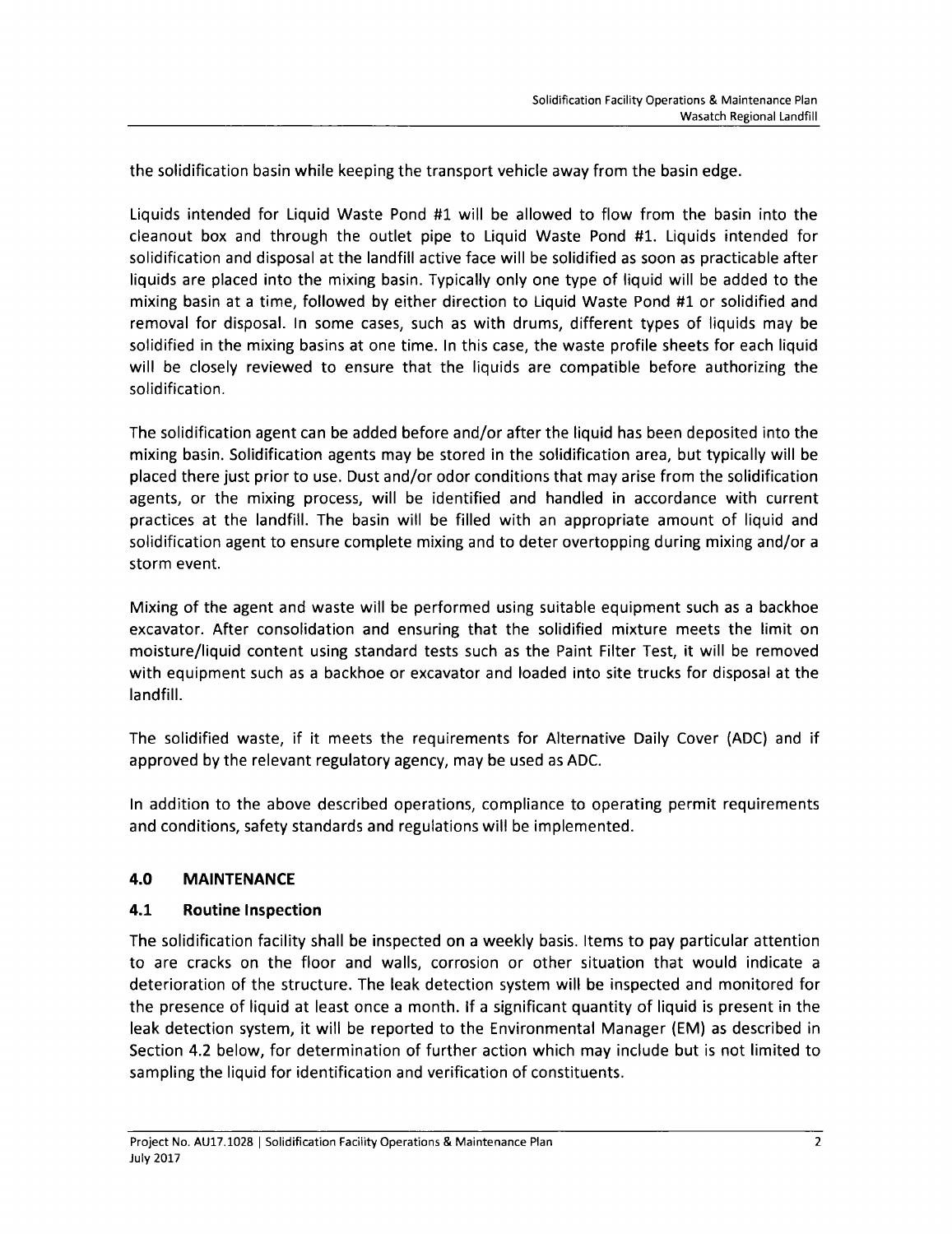In addition to the weekly routine inspections, <sup>a</sup> trained spotter shall be present at all times during unloading of waste to ensure that the load is consistent with the approved waste from the Waste Acceptance Program (WAP) of the facility, and does not contain unacceptable materials. If and when any suspicious constituent is noticed by the spotter that appears to be different from what was approved in the WAP, the unloading should be stopped and the site manager and/or EM should be notified for appropriate action. A sample monthly inspection form is provided in Attachment 1.

# **4.2 Special Inspections**

The solidification facility is equipped with a leak detection and monitoring system and should be inspected and monitored at least once per month. A record of each inspection should be kept and maintained in the operating record of the facility. In the event that <sup>a</sup> significant amount of liquid is detected, it should be reported to the Site Manager and/or the EM immediately for further action, which may include sampling for laboratory analysis if there is <sup>a</sup> sufficient quantity of liquid to be sampled. Presence of liquid within the secondary containment system does not necessarily mean that there is <sup>a</sup> release from the solidification basin. Presence of accumulated liquids indicates that the containment system is functioning. Further action will depend on the result of the analysis, and will be at the discretion of the EM.

#### **4.3 Solidification Facility Maintenance**

The solidification floor is to be washed down periodically or as necessary, but should not be at more than a monthly frequency. Monthly washing down is recommended to prevent the unnecessary generation of liquid waste. This should be accomplished utilizing high pressure water from a steam cleaner or <sup>a</sup> pressure washer. Washing should progress from the outer edge of the solidification floor and proceed inward towards the cleanout box and outlet to Liquid Waste Pond #1. Avoid spraying towards the exterior perimeter in order to prevent the wash water from migrating away from the solidification facility.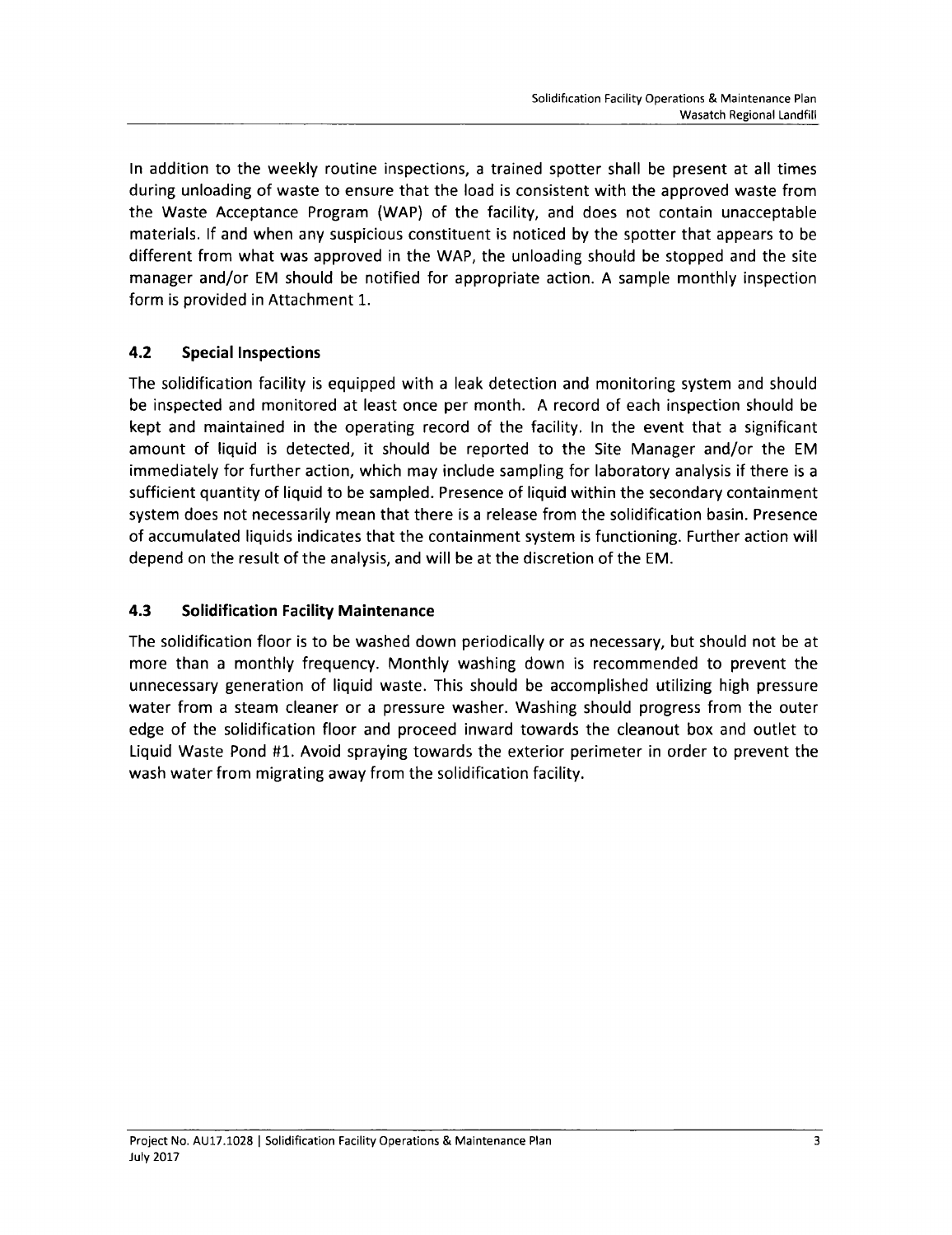# **ATTACHMENT 1**

# **MONTHLY INSPECTION CHECKLIST**